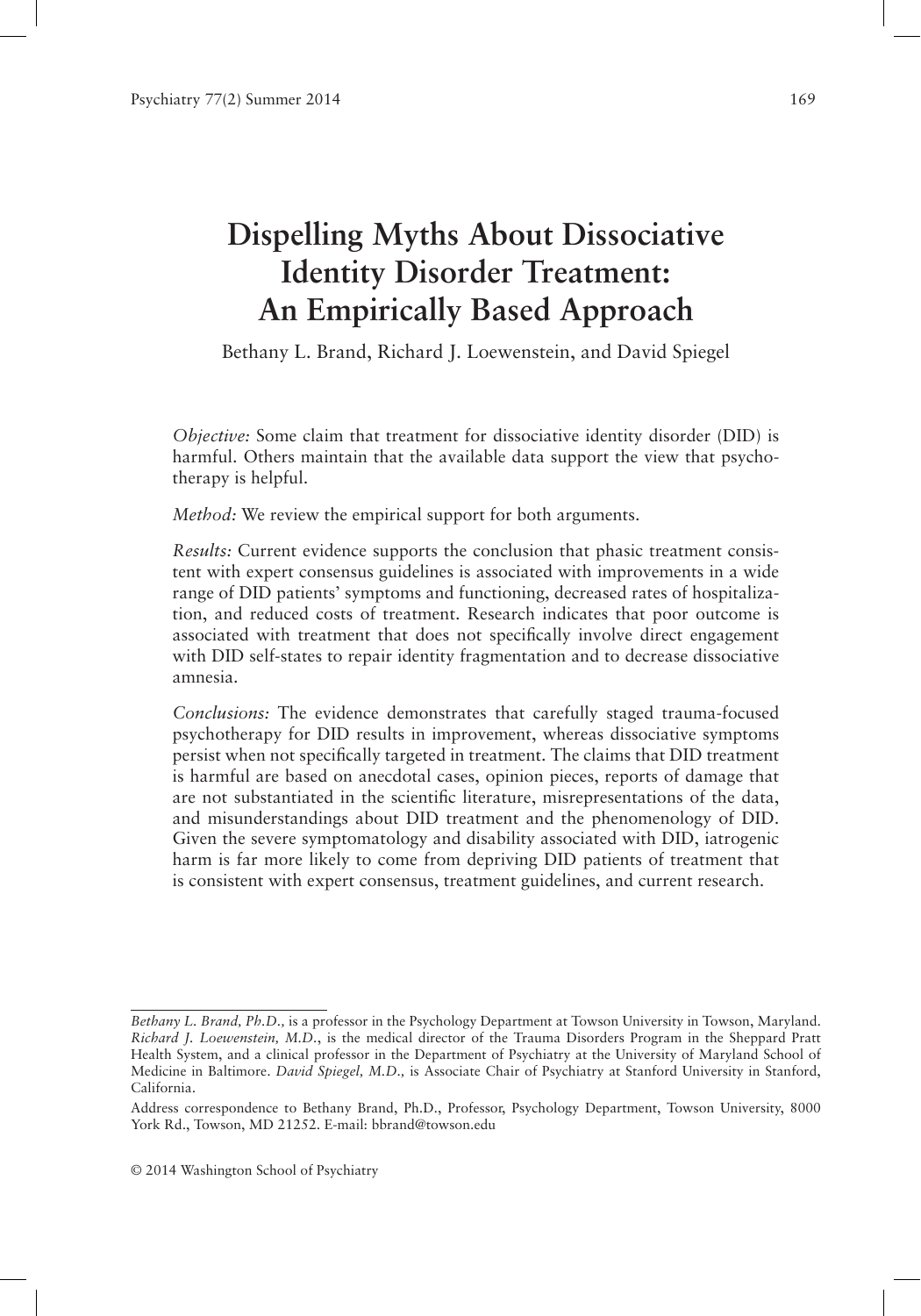There has been increased awareness of the potential for psychotherapy to do harm (Dimidjian & Hollon, 2010; Shimokawa, Lambert, Smart, 2010). Dimidjian and Hollon (2010) assert that researchers have "ignored indirect harm" (p. 23) caused when erroneous statements are made that certain treatments are harmful, when they are not. They warn, "A beneficial treatment that is falsely assumed to be inert or worse can result in opportunities lost" (p. 23). These inaccurate conclusions lead to patients being deprived of effective treatment, spending months or years needlessly suffering from significant symptoms, functioning poorly, and subjected to "therapy" that is not beneficial compared to the treatment erroneously described as harmful. Years of patients' lives and professionals' time are wasted, along with unnecessary loss of crucial health care dollars.

Detection of "harm" may be complicated, as treatments can have both beneficial and harmful effects (Dimidjian & Hollon, 2010). Dimidjian and Hollon (2010) recommend measuring a wide variety of outcomes and specifically assessing for deterioration. A recent review found that worsening of symptoms occurs among 5% to 10% of adults receiving psychotherapy in university treatment centers, employee assistance programs, clinics, and community mental health centers (Whipple & Lambert, 2011). Individuals who have experienced complex trauma, (i.e., repeated interpersonal trauma, often beginning in early development, and occurring throughout the lifespan) may be particularly vulnerable to deterioration if treatment is not adapted to their myriad symptoms and difficulties. These include dissociation, affect dysregulation, mood disorders, problems with identity, somatization, and posttraumatic stress disorder (PTSD) symptoms, as well as substance abuse, self-harm, and interpersonal difficulties, among others (e.g., Cloitre, Courtois, et al., 2012). For example, despite exposure therapy being considered a first-line treatment for PTSD in randomized controlled trails (RCTs)<sup>1</sup> complex trauma survivors treated with exposure therapy showed trend level worsening of a physiological marker of emotion regulation (respiratory sinus arrythmia) and anxiety-related attentional bias (D'Andrea & Pole, 2012). D'Andrea and Pole suggest that participants' high level of dissociation and comorbidity contributed to their poor response to this treatment. However, the patients showed improvement with psychodynamic therapy or stress inoculation therapy. The former helps with relational issues that are common in survivors of interpersonal trauma, while the latter improves coping skills. Both of these are important in treating complex trauma (Cloitre, Courtois, et al., 2012; Kezelman & Stavropoulos, 2012).

We examine the evidence for and against the claim that treatment of dissociative identity disorder (DID) is harmful. Critics of the trauma model (TM) of dissociation have repeatedly made this claim (e.g., Gee, Allen & Powell, 2003; Lilienfeld, 2007; Lilienfeld & Lambert, 2007; Lynn, Lilienfeld, Merckelbach, Giesbrech, & van der Kloet, 2012; McHugh, 1992, 2013; Powell & Gee, 1999). Most individuals with DID report trauma exposure consistent with the construct of complex trauma, and are reported to have the many types of difficulties consistent with this (e.g., Brand, Classen, McNary, & Zaveri, 2009; Foote, Smolin, Kaplan, Legatt, & Lipschitz, 2006). Thus, it is logical that DID individuals will not respond to, and may even have adverse outcomes to, treatments that do not specifically address their complex symptoms (e.g., standard exposure therapy for posttraumatic disorders; Foa, Keane, Friedman, & Cohen, 2009). The current standard of care for DID treatment is described in the International Society for the Study of Trauma & Dissociation's (IS-STD) Treatment Guidelines for Dissociative

<sup>1.</sup> RCTs are studies in which patients are randomly assigned to either two or more treatments or an untreated "control" group.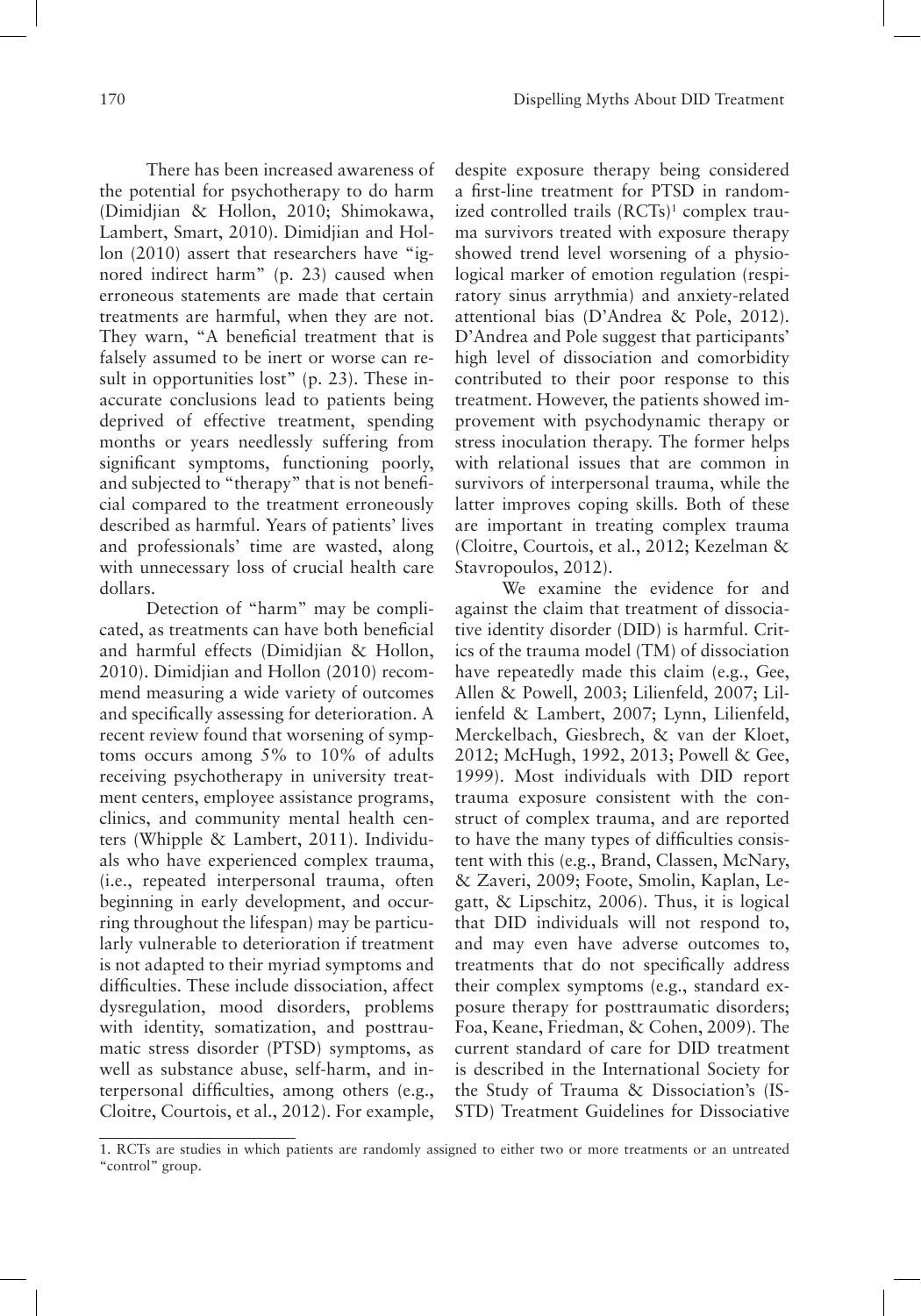Identity Disorder in Adults (ISSTD, 2011). These Guidelines recommend a tri-phasic, multi-modal, trauma-focused psychotherapy. In Stage 1, the clinical work prioritizes safety issues and symptom stabilization, including symptoms of dissociation, depression, suicidal and self-destructive behavior, and PTSD. In this model, failure to focus on stabilization, and/or premature focus on detailed exegesis of traumatic memories, almost invariably leads to overwhelming emotions, exacerbation of PTSD and dissociative symptoms, and, usually, decompensation of the patient, with increasing difficulties with safety, overwhelming symptoms, and deterioration in day-to-day functioning.

In this model, DID patients are first taught affect and impulse regulation skills as well as skills for communication and cooperation among dissociated self-states.<sup>2</sup> It is only after safety is established, symptoms are stabilized, and adequate coordination and cooperation among self-states occurs that, in Stage 2, trauma may be processed in more detail, working through trauma-based feelings, thoughts, and impulses. However, even in Phase 2 there must be ongoing, careful attention to pacing, maintaining the patient's safety, stability, and grounding in present reality.3 Exposure is done only in modified form, emphasizing careful and incremental processing of memories (ISSTD, 2011; Kluft, 2013), and is not used session after session, as is done in standard exposure therapy (Foa et al., 2009; ISSTD, 2011). In the third stage, current and future life issues such as engaging in healthy relationships and meaningful activities become the dominant focus. Many patients achieve partial or complete integration among self-states (e.g., Kluft, 1984,

1986, 1988b).4 This staged treatment model is similar to the standard of care advocated for complex trauma by the International Society for Traumatic Stress's *Expert Consensus Treatment Guidelines for Complex PTSD in Adults* and in Australia's *Practice Guidelines for Treatment of Complex Trauma and Trauma Informed Care and Service Delivery* (Cloitre, Courtois, et al., 2012; Kezelman & Stavropoulos, 2012).

## **EXPERT TREATMENT GUIDELINES AND EVIDENCE ABOUT DID TREATMENT**

We review the studies for DID treatment, including case studies, case series, cost-efficacy studies, prospective inpatient studies, and outpatient studies. We identified DID treatment articles by searching peer-reviewed journal articles published in English since 1989 identified on PsychINFO and PubMed databases by crossing the term "treatment" with "dissociative" (yielded 96 articles) and "multiple personality disorder" (yielded 64 articles). We also searched the references in key articles, including Brand, Classen, McNary, & Zaveri (2009), Lilienfeld (2007), and Powell & Howell (1998).

Beginning at least as early as the 16th century, the psychological and medical literature began to describe individuals with multiple personality states, including studies by Alfred Binet, the author of the first formal test of intelligence, Benjamin Rush, Pierre Janet, William James, Sigmund Freud, and Morton Prince, the founder of the *Journal of Abnormal Psychology*, among others (Carl-

<sup>2.</sup> Many terms exist in the literature for DID self-states, including identities, personality states (DSM-5), dissociative parts of the personality (van der Hart, Nijenjhuis, & Steele, 2006), alters, "parts," and so forth. See the ISSTD guidelines (2011) for a discussion. We choose to use the term *self-states* (Kluft 1988a) as we believe it is the most descriptive and theoretically neutral term currently available.

<sup>3.</sup> Also, some DID patients never adequately establish the stability or have the wish to engage in Stage 2 work. Many of these patients remain in long-term stabilizing treatment. Even here, patients may achieve considerable gains in stability and cost less to the health care system (Loewenstein, 1994).

<sup>4.</sup> Discussion of "integration" and "fusion" in DID is a complex topic, and readers are referred to Kluft (1986, 1988a) and to the ISSTD Guidelines (2011) for a full discussion.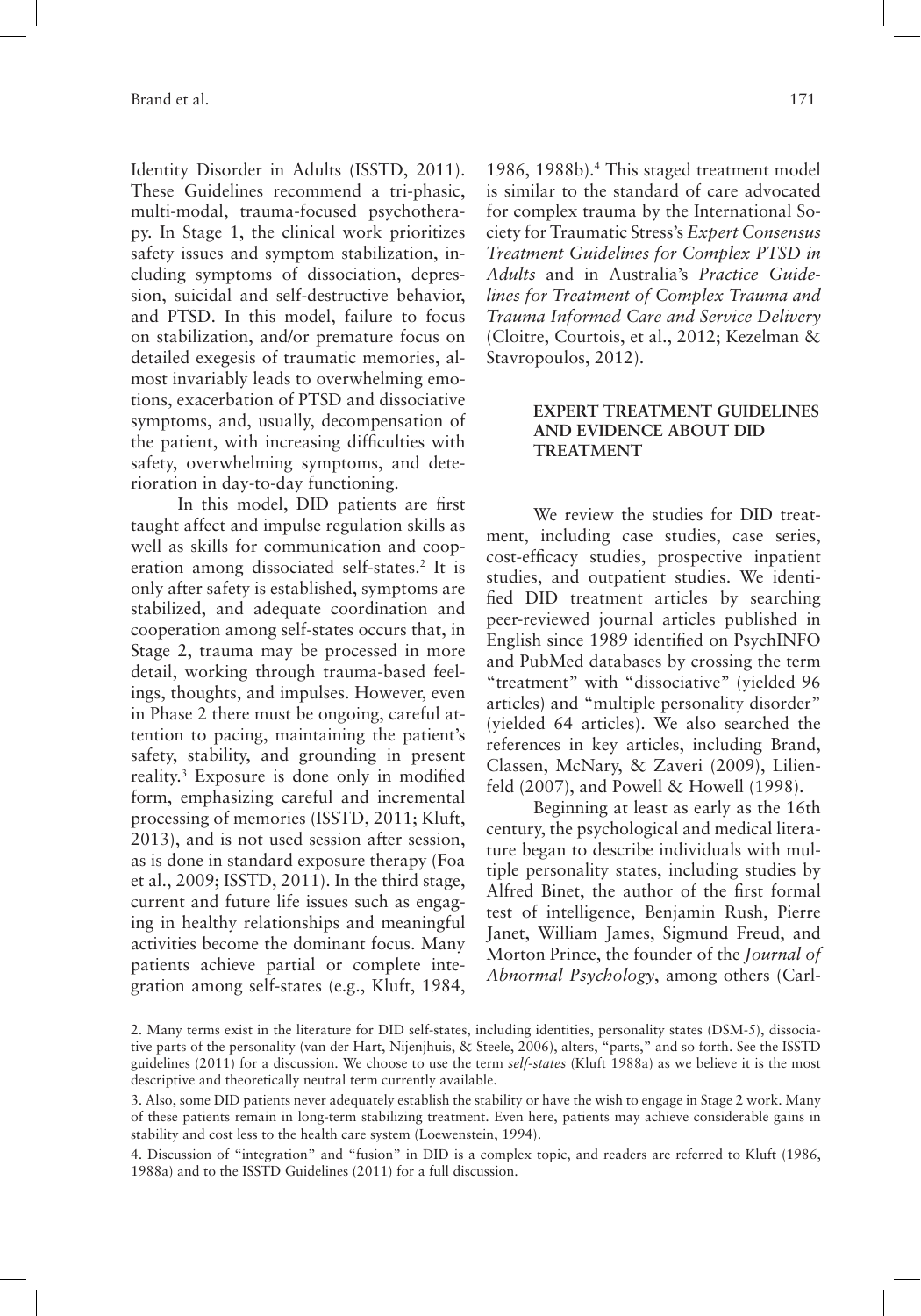son, 1981; Ellenberger, 1970; Loewenstein, 1993; Van der Hart & Dorahy, 2009). For more than 20 years, the professional organization dedicated to supporting education, research, and training about dissociative disorders, the International Society for the Study of Trauma & Dissociation (ISSTD), has worked to train therapists in the best practices for treating DID. Informed by over 60 years of clinical and research literature, beginning in 1994, the ISSTD published expert consensus treatment guidelines for DID in adults with revisions in 1997, 2005 and 2011 incorporating the most recent research  $(ISSTD, 2011).<sup>5</sup>$  A recent survey of 36 international DID treatment experts asked them, based on a list of interventions, to identify and rate which ones they found most effective at each stage of DID treatment (Brand, Myrick, et al., 2012). The most commonly recommended strategies were consistent with the treatment described in the ISSTD Treatment Guidelines. This supports the notion that there is a core set of interventions that are consistently effective in treating DID patients, even cross-culturally (Spiegel et al., 2011). Just as in the Guidelines, experts recommended that the initial phase of treatment prioritize skill building in emotion awareness and regulation, impulse control, interpersonal effectiveness, grounding (i.e., techniques for decreasing dissociation and increasing awareness of current reality), and containment of intrusive material. The importance of improving emotion awareness and regulation is supported by neurobiological research which shows that high dissociation involves difficulty modulating affect due to excessive limbic inhibition (e.g., Brand, Lanius, Vermetten, Loewenstein, & Spiegel, 2012; Lanius et al., 2010). In addition, the experts emphasized an early focus on safety: improving control over dangerousness to self and/or others and other high-risk behaviors. The experts advised addressing trauma-based cognitive distortions as well as identifying and working with dissociated self-states. While they recommended the use of significantly modified exposure/abreaction techniques for Stage 2 patients, they emphasized that trauma-focused work should occur alongside interventions such as grounding, managing emotions and impulses, and containing traumatic material, as well as others that help maintain the patient's safety. The consistency of the recommendations among the experts and ISSTD Treatment Guidelines indicates that a clear standard of care is emerging for the treatment of DID.

Clinical cases and case series in peerreviewed journals document the beneficial response to DID treatment for patients from the United States, Canada, Europe, Asia, Africa, and the Caribbean (e.g., Coons, 1986; Draijer and Van Zon, 2013; Hove, Langfeldt, Boe, Haslerud, & Stoerseth, 1997; Kluft, 1984, 1986, 1988b; Martinez-Taboas & Rodrigues-Cay, 1997; Şar, Ozturk, & Kundakci, 2002; Şar & Tutkun, 1997; Van der Hart & Boon, 1997). These studies' systematic data show that DID treatment consistent with the expert guidelines is associated with decreased dissociation, depression, anxiety, posttraumatic stress, general psychiatric distress, and self-destructiveness, among others (Brand, Classon, McNary, & Zaveri, 2009). In addition, cost-efficacy studies of DID treatment have shown a robust decrease in costs over years of followup, once phasic DID treatment was initiated, even in the most chronically ill DID patients (Fraser & Raine, 1992; Lloyd, 2011; Loewenstein, 1994; Ross & Dua, 1993).

In a rigorously designed case study, Kellett (2005) described the 24-session cognitive analytic treatment of a DID patient using a single case "AB" experimental design (i.e., multiple daily self-report measures completed for 35 days prior to treatment, followed by 175 days of treatment and 168 days of

<sup>5.</sup> The ISSTD has also issued Guidelines for the Evaluation and Treatment of Dissociative Symptoms in Children and Adolescents, under its former name, International Society for the Study of Dissociation (2004).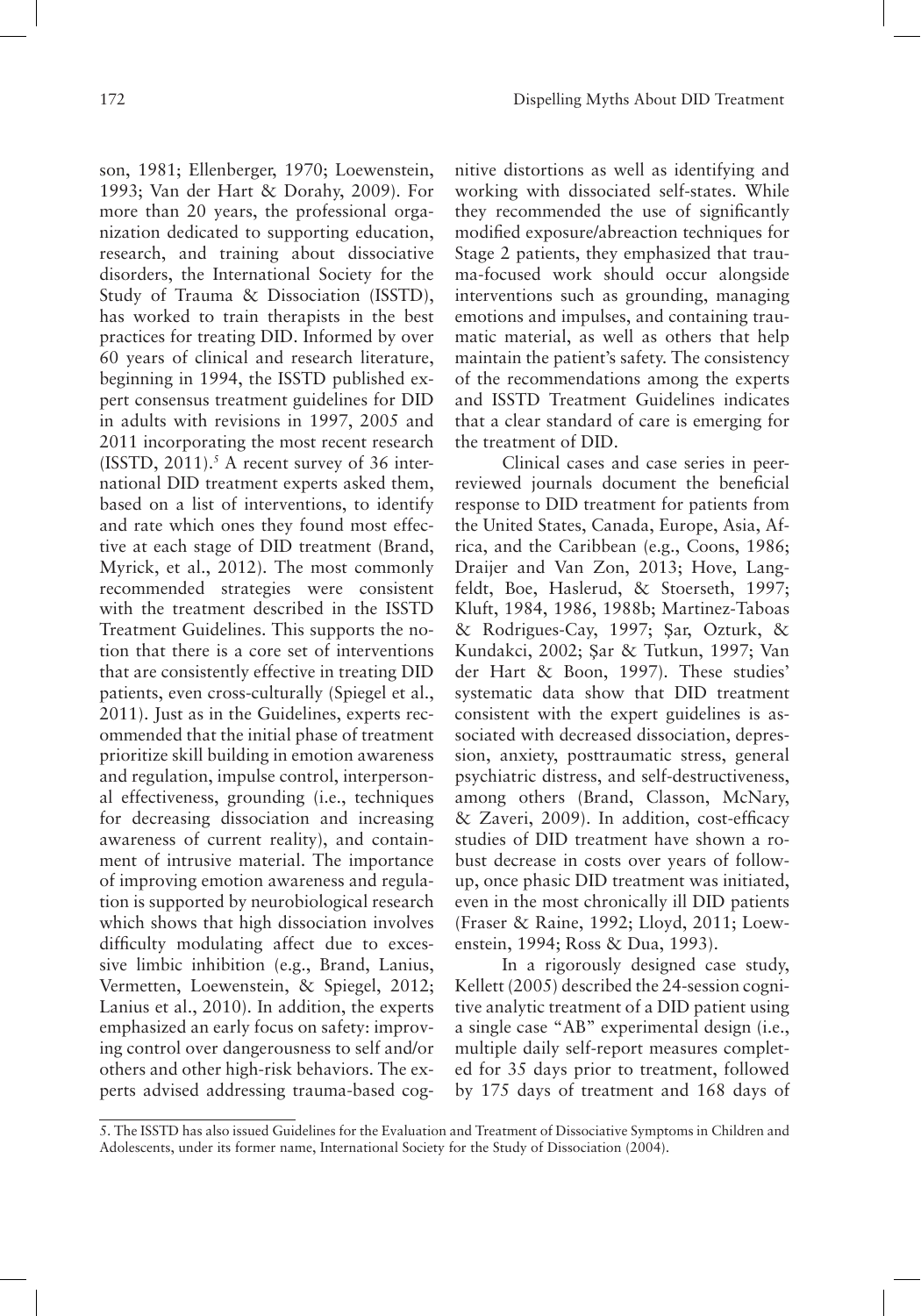follow-up). The careful documentation of the patient's severe yet stable symptoms before treatment, followed by improvement after targeted interventions, permitted Kellett to conclude that the patient's depression and dissociation decreased only after specific interventions were applied. This study strongly suggests that the improvements were caused by the treatment, rather than the passage of time or other non-treatment variables.

A review of treatment outcome for four dissociative disorders (DD; dissociative amnesia, depersonalization disorder, DID, dissociative disorder not otherwise specified [DDNOS]) found a variety of pre/post studies, including individual cases, case series, and inpatient studies, that used consecutive admissions (Brand, Classon, McNary, & Zaveri, 2009). The authors concluded that the prospective inpatient outcome studies that specifically identified and focused on DID demonstrated a significant reduction in a broad range of comorbid symptoms in response to hospitalization, with some further improvement at follow-up of as long as two years (e.g., Ellason & Ross, 1996, 1997, 2004).

Patients showed reduction in the number of psychiatric disorders, including depression, dissociation, somatic symptoms, substance abuse, and borderline features, and they required less psychiatric medication (e.g., Ellason & Ross, 1997). This review found evidence of consistent improvement associated with treatment; see Table 1 for the DID/DDNOS studies and their effect sizes (ES). However, due to the correlational nature of all but one study, improvement could not be unambiguously linked to treatment. No empirical study available for the Brand and colleagues' review, or published subsequently, found that patients were harmed by treatment. A meta-analysis of the eight studies that included necessary data found

moderate to large within-subject, pre-post standardized Hedge's *g* ES across seven categories of symptoms (mean  $= 0.71$ , range 0.36–1.82), indicating that DID treatment is associated with moderate improvement in a variety of outcomes (see Table 2; Brand, Classon, McNary, & Zaveri, 2009). Brand conducted a comparative meta-analysis of six treatment studies of individual therapy for adults in which at least 25% of the sample reported childhood abuse; the overall within group, pre-post ES was comparable to those in the DD studies (mean  $= 0.82$ , 95% CI [0.21, 1.86]; see Table 2).

One area of agreement between the critics (e.g., Powell & Howell, 1989) and DID treatment proponents (e.g., Brand, Classon, McNary, & Zaveri, 2009) is that DD treatment outcome research had methodological weaknesses, including a reliance on severely ill inpatients, who may improve due to regression to the mean, not just in response to treatment. Recent research with improved methodology consistently finds that DID treatment is beneficial. For example, a Norwegian study of consecutive admissions to a specialized inpatient trauma program provided stabilization treatment consisting of group and individual therapy based on Herman's (1997) model for complex trauma survivors. The authors found that DID symptoms do not substantially improve if dissociated self-states and amnesia are not directly addressed in treatment (Jepsen, Langeland, Sexton & Heir, 2014). This study had notable methodological strengths. None of the 23 patients diagnosed by structured interview with a "complex dissociative disorder" (CDD)—either DID or DDNOS6 —had previously been assessed or treated for a DD, and the program did not target dissociative symptoms such as amnesia or self-states. Thus, the study provides an opportunity to assess outcome among DID

<sup>6.</sup> DID and most DDNOS patients experience many similar symptoms and require similar treatment so are considered together in this review (ISSTD, 2011).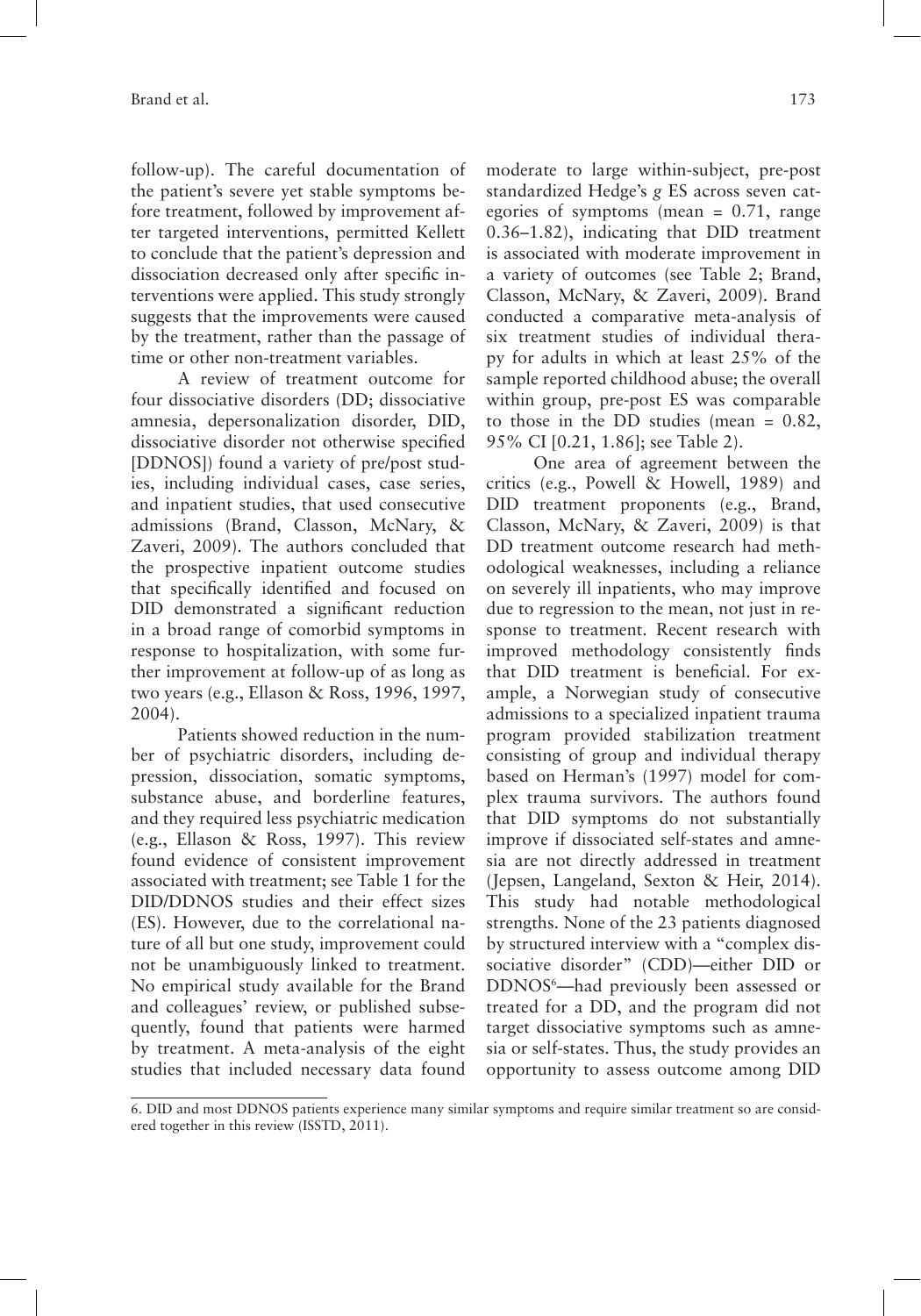|                |                     |                                                                                                                                                           |                                                                                                                                                                                                                      | TABLE 1. Studies Providing Treatment to Dissociative Identity Disorder and DDNOS Patients Used in Brand, Classon, McNary, and Zaveri (2009) Meta-analysis                                                                                                                                                                                                                                                                                                                                                                                                                                                                                                                                                                               |                                                                                                                                                                                     |
|----------------|---------------------|-----------------------------------------------------------------------------------------------------------------------------------------------------------|----------------------------------------------------------------------------------------------------------------------------------------------------------------------------------------------------------------------|-----------------------------------------------------------------------------------------------------------------------------------------------------------------------------------------------------------------------------------------------------------------------------------------------------------------------------------------------------------------------------------------------------------------------------------------------------------------------------------------------------------------------------------------------------------------------------------------------------------------------------------------------------------------------------------------------------------------------------------------|-------------------------------------------------------------------------------------------------------------------------------------------------------------------------------------|
| Authors        | Date                | description and N<br>Sample                                                                                                                               | Treatment                                                                                                                                                                                                            | Primary Findings                                                                                                                                                                                                                                                                                                                                                                                                                                                                                                                                                                                                                                                                                                                        | Effect Sizes                                                                                                                                                                        |
| Choe & Kluft   | 1995                | DID females<br>$N = 21$                                                                                                                                   | specialized group therapy (approx.<br>12/week) on inpatient dissociative<br>disorders unit. Average length of<br>Daily individual therapy and<br>stay $=$ 23 days.                                                   | absorption and depersonalization/derealization;<br>Improved: DES Total Score and symptoms of<br>Worsened: amnesia scores                                                                                                                                                                                                                                                                                                                                                                                                                                                                                                                                                                                                                | Pre- to post-treatment:<br>$DES = -1.23$                                                                                                                                            |
| Ellason & Ross | 1996, 1997,<br>2004 | baseline, $N = 35-54$ at 2-year<br>$N = 135$ DID patients at<br>follow-up                                                                                 | information on average length of<br>Inpatient trauma program. No<br>stay.                                                                                                                                            | grated. Both integrated and unintegrated patients<br>showed significant improvement on a wide range<br>more improvement across measures compared to<br>tion use. Integrated patients showed significantly<br>subscales on the SCL-90-R, and reduced medica-<br>was significant improvement on number of Axis<br>of MCMI-II subscales. Across all patients there<br>subscales of DDIS, global severity index and all<br>I and II disorders, dissociation, depression, all<br>At 2-year follow-up 22% patients were inte-<br>unintegrated.                                                                                                                                                                                                | .85, GSI (integrated pts.)<br>$SCDI = -1.73, SCDI$<br>$= -.58$ , DES $= -.99$ , BDI<br>$= -0.81$ , GSI (all pts.) $=$<br>Pre-2-year follow-up:<br>Number of diagnoses:<br>$= -2.99$ |
| Ross & Ellason | 2001                | Major Depressive Disorder with<br>were 37 DID, 4 DDNOS, and 9<br>Clinical diagnoses at discharge<br>trauma inpatients.<br>psychotic features.<br>$N = 50$ | stay = 19.5 days. Average length of<br>Inpatient trauma unit; went on to<br>partial program (if so, completed<br>tial). Average length of inpatient<br>measures at discharge from par-<br>stay at partial $= 11.0$ . | Significant reduction in general distress, hopeless-<br>ness, depression, suicidal ideation but no change<br>in dissociation.                                                                                                                                                                                                                                                                                                                                                                                                                                                                                                                                                                                                           | $BDI - II = -1.23$ , $BSS = -.60$ ,<br>Pre-to post-treatment:<br>$DES = -.13$ , $GSI = -.92$ ,<br>$06:-5H8$                                                                         |
| Ross & Haley   | 2004                | of 60 consecutive admis-<br>sions to trauma unit (52% with<br>$N = 46$<br>$DID$ )                                                                         | ength of stay = $18.2$ days. CBT<br>Inpatient trauma unit; average<br>hours of group and 2 hours of<br>and experiential therapies. 30<br>individual treatment.                                                       | ideation, hopelessness, dissociation, and general<br>3-month FU and many continued to improve.<br>distress at discharge. Changes maintained at<br>Significant decreases in depression, suicidal                                                                                                                                                                                                                                                                                                                                                                                                                                                                                                                                         | $BDI-II = -1.48$ , $BSS = -.89$ ,<br>Pre- to post-treatment:<br>$DES = -.29$ , $GSI = -.80$ ,<br>$BHS = -1.17$                                                                      |
| Gantt & Tinnin | 2007                | trauma survivors (13<br>7 DDNOS, 22 PTSD)<br>$N = 72$<br>DID, 3:                                                                                          | No information on average length<br>with combination of art therapy,<br>hypnosis, and "video therapy."<br>Outpatient intensive program<br>of stay.                                                                   | (DID and DDNOS combined): Recovered - 16/50<br>sessed using last available assessment point. Sig-<br>- 6/50 (12%), Worse - 2/50 (4%). Outcomes as-<br>nificant improvement on all objective measures.<br>(32%), Improved - 27/50 (54%), Unchanged<br>Based on clinician assessment of DD patients                                                                                                                                                                                                                                                                                                                                                                                                                                       | Pre- to post-treatment:<br>$\, \parallel$<br>$DES = -.66, SCL-45$<br>$-.91$ , IES = $-1.35$                                                                                         |
| Ross & Burns   | 2007                | patients on this unit have a DD<br>but diagnoses not provided for<br>$N=111$ patients. $90\,\%$ of<br>this sample                                         | unit; average length of stay = 10.3<br>Inpatient treatment on trauma<br>days.                                                                                                                                        | stay not correlated with discharge BDI score or<br>Significant decrease in depression. Length of<br>change in BDI score.                                                                                                                                                                                                                                                                                                                                                                                                                                                                                                                                                                                                                | Pre- to post-treatment:<br>$BDI = -1.82$                                                                                                                                            |
|                |                     |                                                                                                                                                           |                                                                                                                                                                                                                      | Note. Adapted from Brand, Classon, McNary, and Zaveri (2009) and used by permission. BAI = Beck Anxiery Inventory; BDI = Beck Depression Inventory; BHS = Beck Hopelessness Scale;<br>BSS = Beck Scale for Suicidal Ideation; DES = Dissociative Experiences Scale; DDIS = Dissociative Disorders Interview Schedule; DDNOS = Dissociative Disorder Not Otherwise Specified;<br>FU = follow-up; GSI = Global Severity Index of the SCL-90-R; IES = Impact of Event Scale MCMLII = Millon Clinical Multiaxial Inventory II; Pts. = patients; SCID-I = Structured Clinical<br>Interview for DSM-IV; SCID-II = Structured Clinical Interview for DSM-IV version 2; SCL-90-R = Symptom Checklist-90-Revised; SCL-45 = Symptom Checklist-45. |                                                                                                                                                                                     |

 $\overline{\phantom{a}}$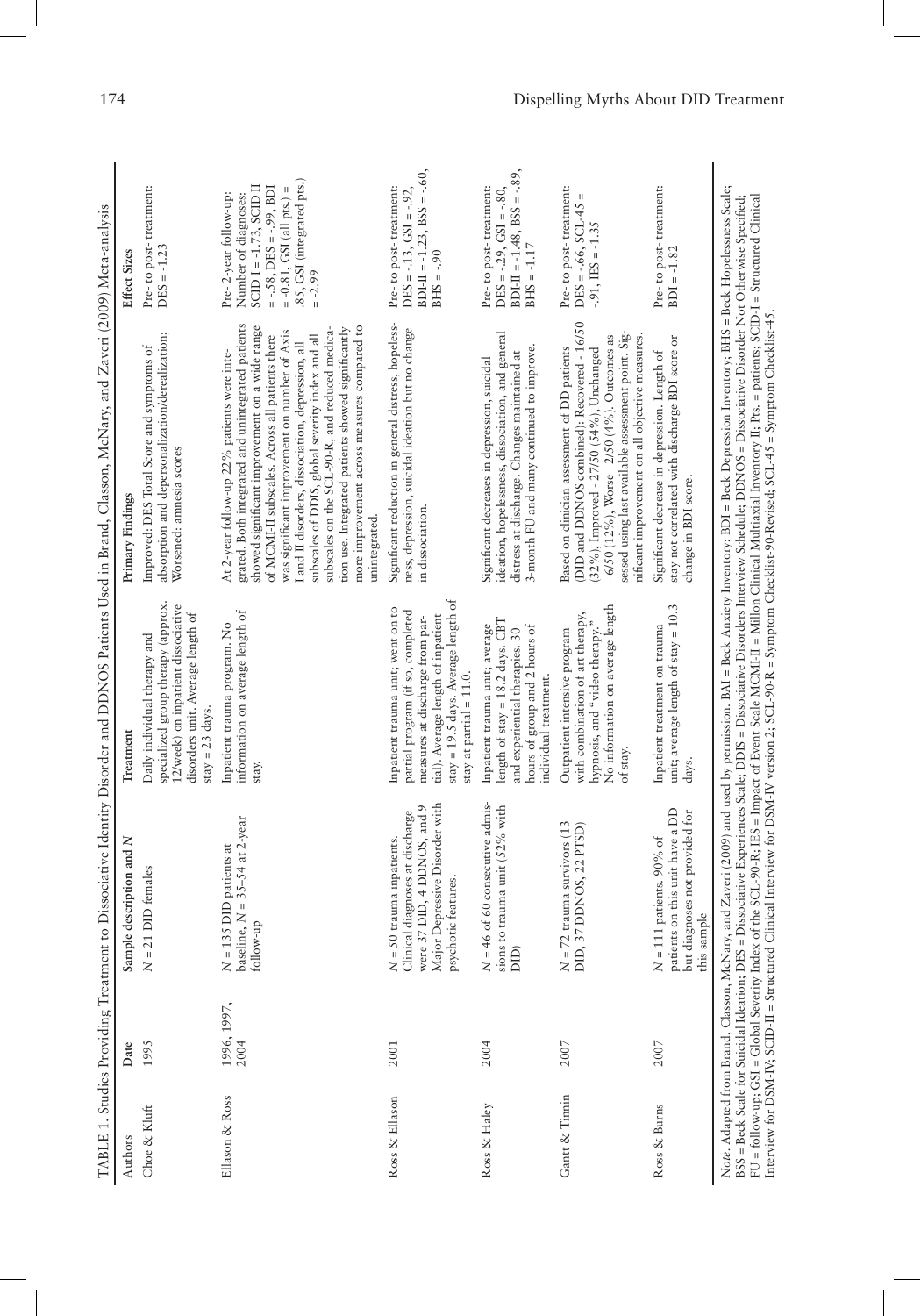| Outcome                 | Effect Size for DD Treatment Studies Comparing Pre- and<br>Post-treatment Data | <b>Effect Size for Individual Treatment</b><br><b>Studies of Childhood Trauma</b> |
|-------------------------|--------------------------------------------------------------------------------|-----------------------------------------------------------------------------------|
| <b>Overall Outcomes</b> | .71                                                                            | .82                                                                               |
| Depression              | 1.12                                                                           | .98                                                                               |
| Dissociation            | .70                                                                            | .94                                                                               |
| General distress        | 1.09                                                                           | .49                                                                               |

TABLE 2. Comparison of Effect Sizes for DD Studies and Individual Treatment Studies for Childhood Trauma

*Note.* Data from a review of dissociative disorders treatment studies and six treatment outcome studies of individual therapy for adults in which at least 25% of the sample reported childhood abuse (data from Brand, Classon, McNary, & Zaveri, 2009).

DD = Dissociative Disorders

patients in a setting in which it was unlikely that therapists may have "iatrogenically" suggested or reinforced DID symptoms,<sup>7</sup> and in which dissociative symptoms were not specifically addressed. An assessment one year prior to hospitalization showed that patients' dissociative symptoms were stable prior to inpatient treatment, thus eliminating the possibility that symptoms changed due to the passage of time or regression to the mean.

The authors compared a control group of complex trauma inpatients with childhood sexual abuse (CSA) without a CDD diagnosis to a CSA group with CDD diagnoses at four time points: one year before admission, admission, discharge, and one-year follow-up (Jepsen et al., 2014). The CDD group was more symptomatic across all measures, including dissociation, at all time points. Although both groups showed statistically significant decreases in general psychiatric symptoms, at discharge, the CDD patients showed lower rates of reliable overall improvement, and a slower process of improvement across symptoms, with no effect on dissociation, and only a small effect at follow-up. The interaction between dissociation and worsening in interpersonal functioning prior to treatment predicted poor outcome at one-year follow-up in the DD group (Jepsen et al., 2014). These findings prompted the program directors to develop specialized treatment for CDD patients that specifically targets dissociated self-states and amnesia, evaluation of which is underway (E. Jepsen, personal communication, June 2013).

The largest study to date of DID and DDNOS, called the Treatment of Patients with Dissociative Disorders (TOP DD), prospectively studied the outcomes of 280 DID or DDNOS patients and 292 therapists from 19 countries at four times over 30 months of treatment. (Therapists were able to participate regardless of whether their patient participated, which resulted in slightly more therapists than patients.) The cross-sectional results showed patients in the earlier stages of treatment had higher levels of symptoms of dissociation, PTSD, and overall distress; more hospitalizations; and less adaptive functioning than patients in the later stages of treatment (Brand, Classen, Lanius, et al., 2009). The prospective, 30-month followup results showed even more improvements. Specifically, patients showed decreased dissociation, PTSD, general distress, depression, suicide attempts, self-harm, dangerous behaviors, drug use, physical pain, and hospitalizations as well as improved functioning as reported by patients and therapists (Brand, McNary, et al., 2013). After initial relatively rapid improvement, the rate of

<sup>7.</sup> Critics of the phasic trauma model (TM) treatment for DID opine that trauma is not central to the etiology of DID. According to their theory, dissociation is caused, perpetuated, and worsened by clinicians who believe in the TM of dissociation and who reinforce this belief directly or indirectly (Lilienfeld et al., 1999). This model of DID is variously known as the Iatrogenic, Sociocognitive, or Fantasy Model. For a more complete critique of this view, see Dalenberg et al., 2012; Gleaves, 1996; Gleaves, May, & Cardena, 2001; Kluft, 1989; Loewenstein, 2007).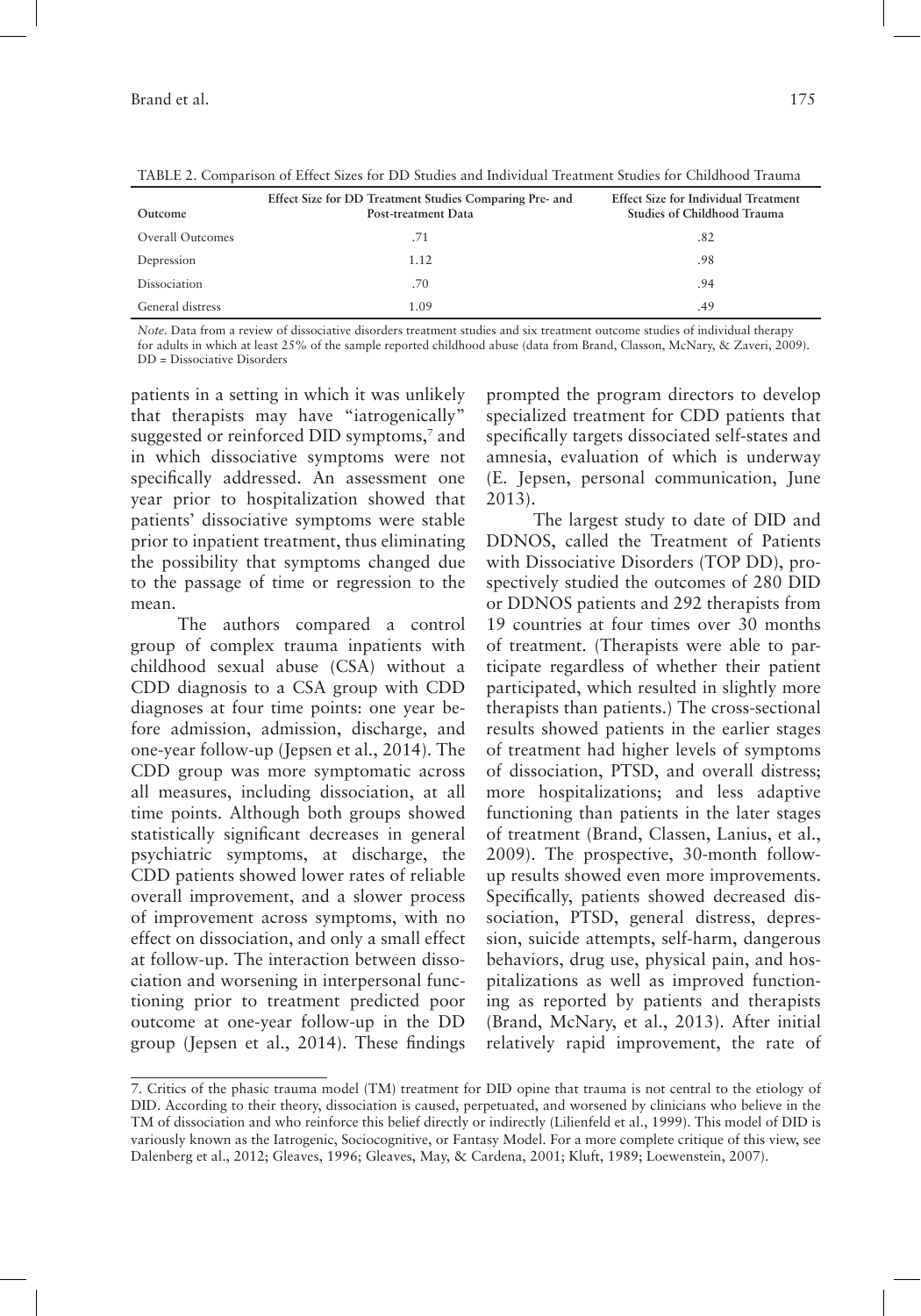

FIGURE 1. Mean Amnesia and Identity Alteration Over Four Assessments in Dissociative Disorders Patients in TOP DD Participants with 95% Confidence Intervals. Adapted from Brand, B. L., & Loewenstein, R. J. (2014). Does phasic trauma treatment make patients with dissociative identity disorder treatment more dissociative? *Journal of Trauma & Dissociation*. Reprinted by permission of Taylor and Francis, LLC (http://www.tandfonline.com)

change slowed over the course of 30 months for most outcomes; therefore, effect sizes are not able to sufficiently capture the complexity of the changes. More patients were involved in volunteer jobs and/or attending school and socializing, and reported feeling good at the 30-month assessment. Patients progressed from early stages of treatment to more advanced stages more often than they regressed from an advanced to early treatment stage, according to therapists' reports (Brand, McNary, et al., 2013).

Although some studies have shown that traumatized patients with the highest level of dissociation were not as responsive to treatment (D'Andrea & Pole, 2012; Fraser & Raine, 1992; Jepsen, Langeland, & Heir, 2013; Jepsen et al., 2014; Resick, Suvak, Johnides, Mitchell, & Iverson, 2012), the TOP DD patients with the highest levels of dissociation, as well as those with the most severe depression, showed decreases in both types of symptoms over time (Engelberg & Brand, 2012; Brand & Stadnik, 2013). There were more patients who showed "sudden improvement" versus "sudden worsening" across a range of symptoms (defined by a 20% increase or decrease in symptoms) at one or more time points (Myrick, Brand, & Putnam, 2013). The sudden improvers had significantly fewer episodes of revictimization and stressors compared to those who worsened, suggesting that revictimization and/or day-to-day stressors may have contributed to worsening in treatment. Sustained worsening occurred in only a very small minority (1.1%) of the patients. This rate of worsening compares favorably to that found in studies of general psychiatric patients (Whipple & Lambert, 2011). Patients showed a decrease in the frequency of identity alteration and hearing the voices of self-states (see Figures 1 and 2; Brand & Loewenstein, 2014), and a trend-level improvement in amnesia, but no worsening in this symptom, as predicted by the critics (i.e., Gee et al., 2003). This indicates that DID treatment facilitates integration, thereby reducing compartmentalization into self-states. The patients' functioning si-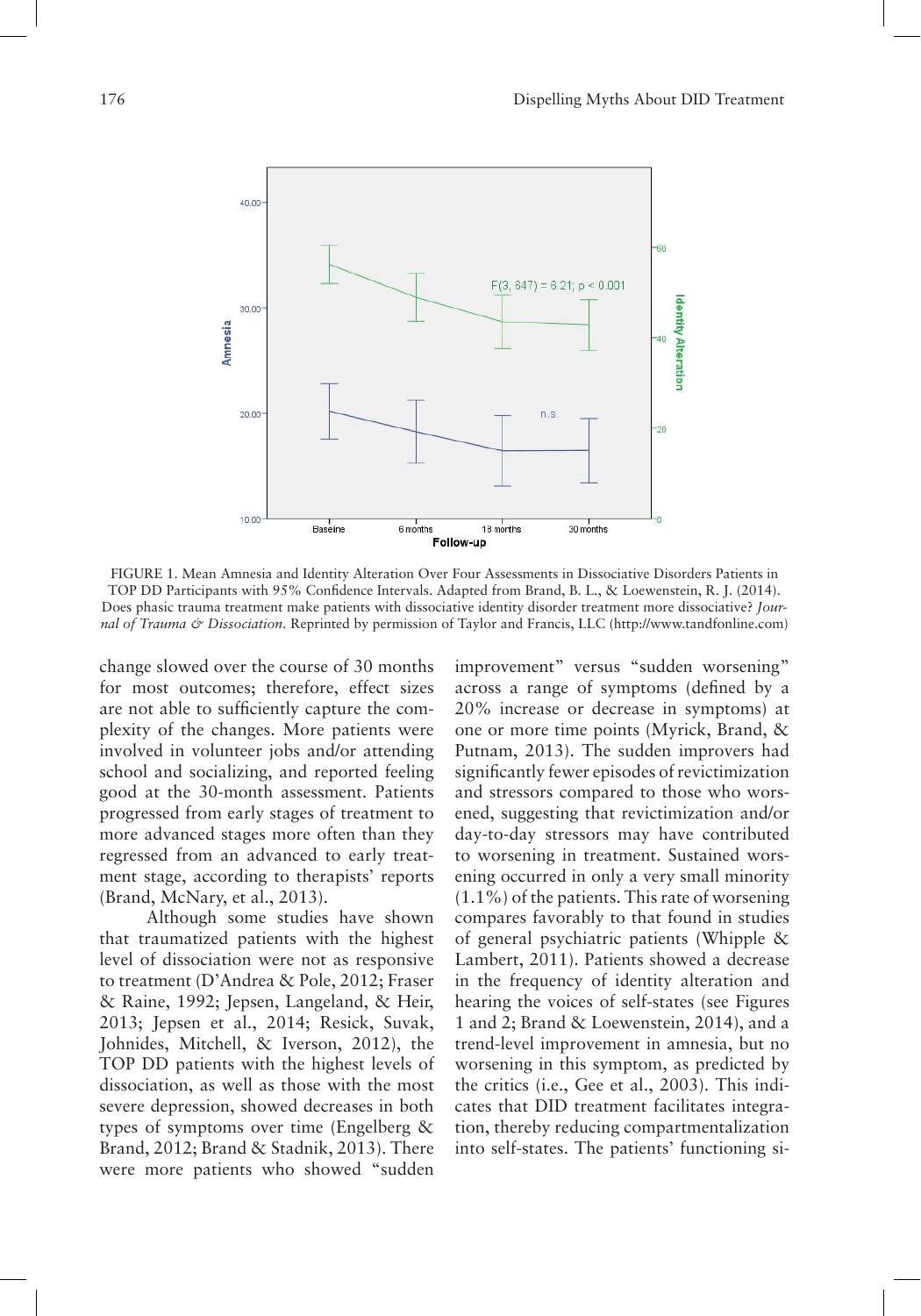

FIGURE 2. Mean Hearing Voices Over Four Assessments in Dissociative Disorders Patients in TOP DD Study. Adapted from Brand, B. L., & Loewenstein, R. J. (2014). Does phasic trauma treatment make patients with dissociative identity disorder treatment more dissociative? *Journal of Trauma & Dissociation*. Reprinted by permission of Taylor and Francis, LLC (http://www.tandfonline.com)

multaneously improved (see Figure 3; Brand & Loewenstein, 2014).

In summary, the TOP DD study documented that a wide range of symptoms and adaptive functioning improve while utilization of intensive interventions decrease during treatment for DID. The TOP DD study meets the standards set forth by Dimidjian and Hollon (2010) for having broad outcome measures so that potential harm can be detected and the researchers specifically investigated worsening, yet found that rates of improvement outweighed worsening. Further, factors external to treatment (e.g., revictimization, health and financial difficulties) appear to have contributed to the worsening that occurred in a fraction of the participants (Myrick et al., 2013).

Specialized treatment for DD is associated with significant cost savings, although reductions are most notable in patients with less chronic treatment courses (Fraser & Raine, 1992; Loewenstein, 1994; Ross & Dua, 1993). However, even chronic cases can often benefit from treatment. For exam-

ple, a British woman with DID was misdiagnosed with conditions other than DID for 13 years, resulting in her decompensating to such a regressed state that she required frequent hospitalizations and daily monitoring (Lloyd, 2011). Within a year of being diagnosed and treated for DID, she had less frequent psychiatric crises and had not needed any subsequent hospitalizations. Her stabilization following recognition and treatment for DID is reflected in her annual treatment costs dropping from £29,492 (\$47,187) pre-DID diagnosis to  $£10,695$  (\$17,112) post-DID diagnosis, representing an annual savings of £18,797 (\$30,075). Ross and Dua (1993) document similar findings with a patient who had cost \$45,800 per year (in 1992 Canadian dollars) for 19 years before DID diagnosis, and \$14,602 per year for the treatment subsequent to the diagnosis of DID and initiation of appropriate treatment.

In summary, systematic evidence has consistently shown that the Phasic Trauma Model for DID treatment is beneficial across a wide variety of outcomes, treatment set-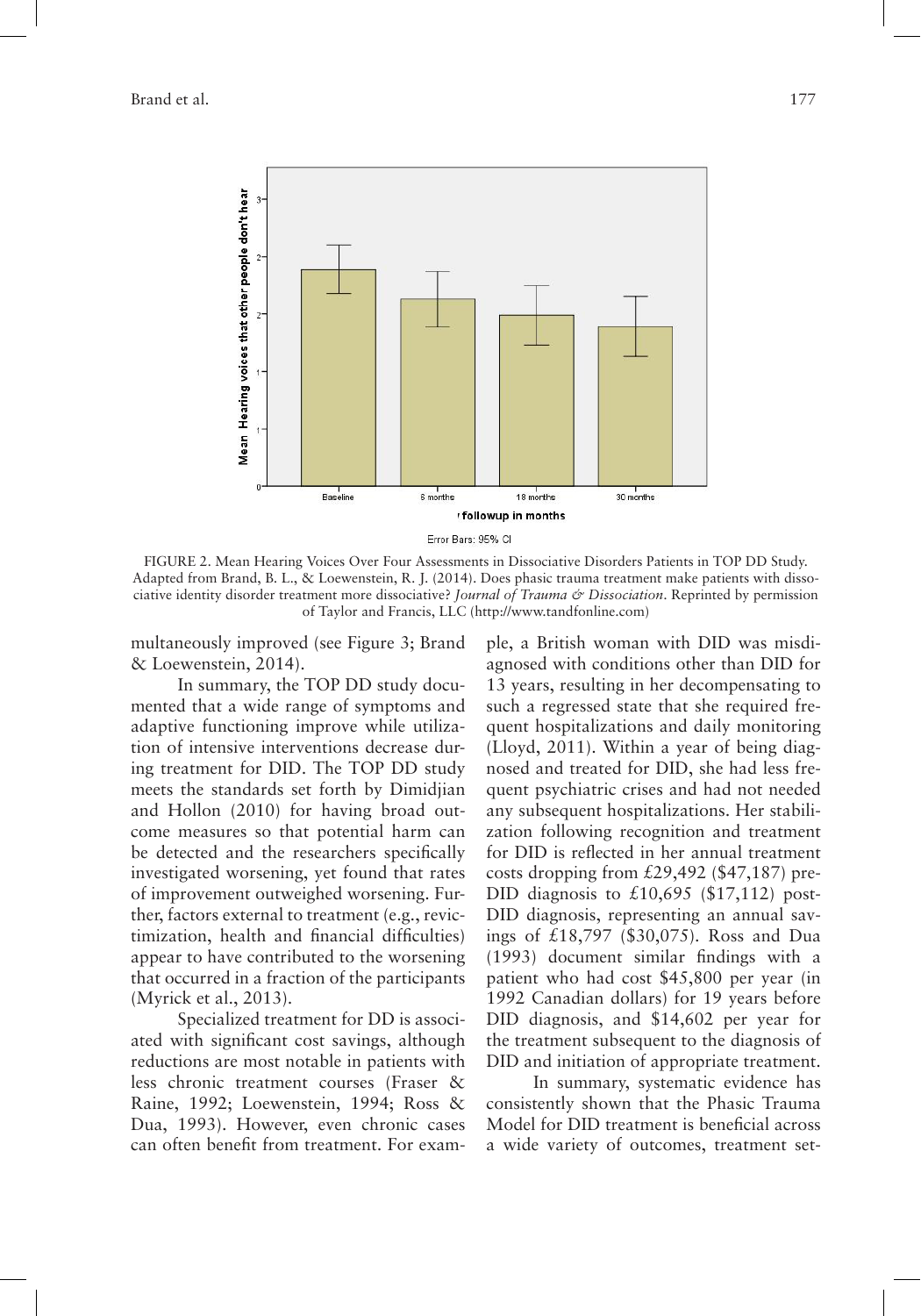

FIGURE 3. Global Assessment of Functioning Over Four Assessments in Dissociative Disorders Patients in TOP DD Study. Adapted from Brand, B. L., & Loewenstein, R. J. (2014). Does phasic trauma treatment make patients with dissociative identity disorder treatment more dissociative? *Journal of Trauma & Dissociation*. Reprinted by permission of Taylor and Francis, LLC (http://www.tandfonline.com)

tings, researchers, and cultures. Treatment that does not address DID symptoms of amnesia and identity alteration does not appear to improve dissociation, although other outcomes may improve. In addition, DID treatment consistent with expert guidelines is associated with significant cost savings.

#### **CONCERNS ABOUT HARM**

Despite this evidence base, a few vocal critics continue to argue that DID treatment is "harmful." As noted above, the standard of DID care is well articulated and clinicians whose treatment falls below the standard should be held accountable. In any treatment model of any patient with any diagnosis, it is not rational to assume that all clinicians provide harmful treatment to a specific type of patient because a few clinicians' treatment has fallen below the standard of care. It is illogical to think that the solution to these unfortunate isolated cases is to deprive all DID patients of evidence-based, beneficial treatment focused on their dissociative symptoms.

An important measure for protecting patients is to provide therapists with rigorous training, grounded in evidence-based practices, about the assessment and treatment of DD patients. The ISSTD has developed an extensive international therapist training program, available in small classes throughout North America, as well as web-based seminars in English, German, and Spanish. This training course has already taught over 2,200 therapists the phasic treatment model for DD (personal communication, Lynette Danylchuk, Director of the Professional Training Program of ISSTD, November 4, 2013). Similarly, the DeGPT, or German Speaking Society for Psychotraumatology, has provided certification in complex trauma and dissociative disorders to over 1,000 clinicians (personal communication, Reinhard Drobetz, Ph.D., Scientific Referee of DeGPT, September 12, 2013).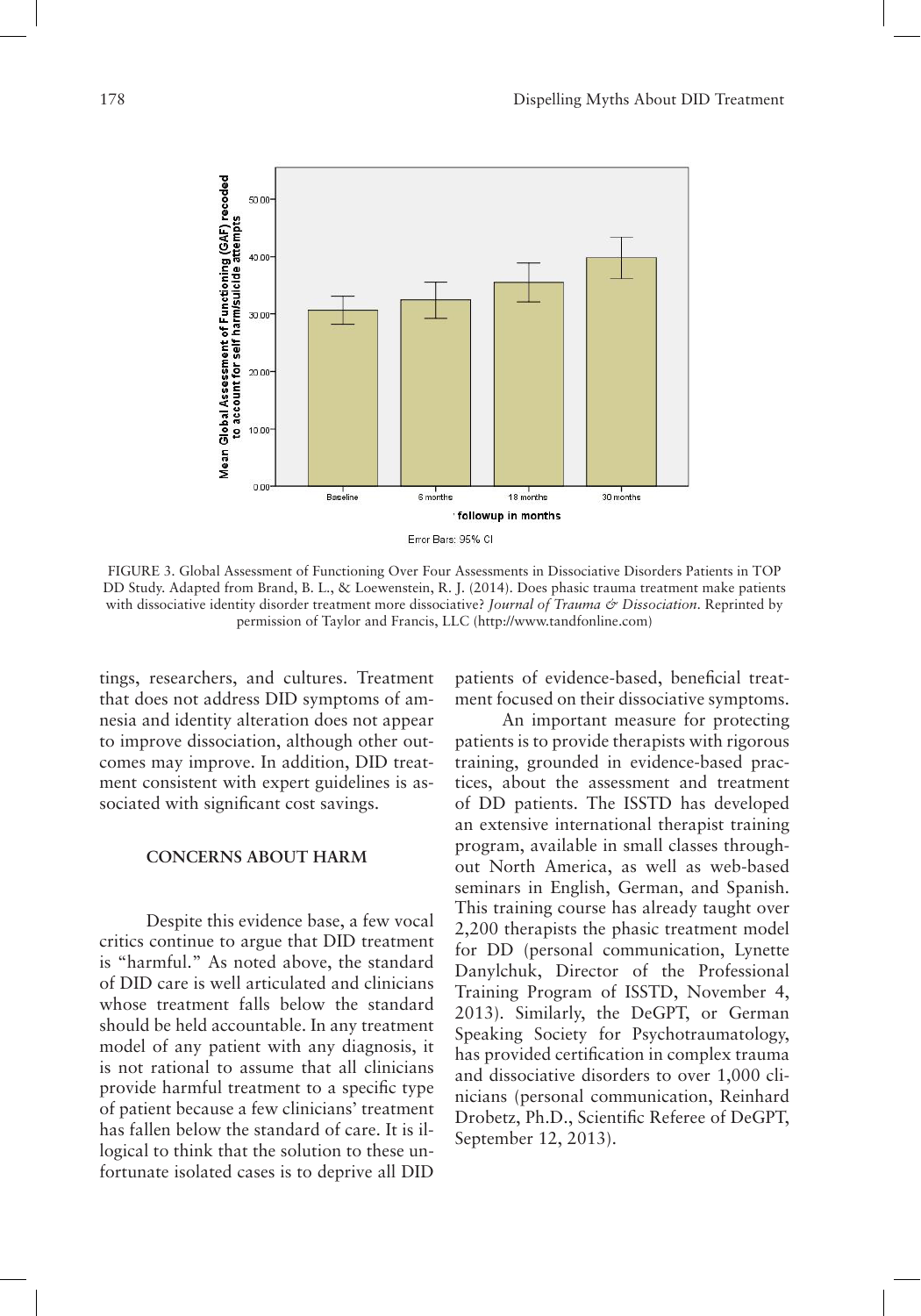## **FAILURE TO REVIEW SCIENTIFIC EVIDENCE AND RELIANCE ON OPINION PIECES**

Critics of DID treatment argue that the disorder is typically only diagnosed in North America and/or by a small number of DID specialists, which they believe supports the notion that the disorder is iatrogenically created by therapists and other cultural influences (Lilienfeld, 2007; Lynn, Fassler, Knox, & Lilienfeld, 2006; Lynn et al., 2012; Paris, 2012). The reality is that DID is recognized, diagnosed, and treated in many countries, including some in Europe, North and South America, Asia, and the Middle East, with prevalence of DID typically around 1% of the general population (Spiegel et al., 2011). For example, the TOP DD study had a sample of 292 participating therapists from 19 countries in North America, Europe, Africa, Asia, and the Middle East (Brand, Classen, Lanius, et al., 2009). Each therapist reported on only one patient, making it clear that therapists around the world diagnose and treat DID.

The critics fail to acknowledge, let alone explain, the consistent evidence from the wide variety of studies that document the treatment progress of DID patients across a range of outcomes. Lynn and colleagues (2012) attempted a DID treatment review, yet cited only a single study conducted on DID treatment: a case series study from almost 30 years ago that did not collect systematic data on patients (Kluft, 1984). The bulk of this "review" consisted of the author's own non-empirical, theory-focused publications. They failed to cite any of the 13 DID treatment studies with systematic data that were available at the time they wrote their review. Similarly, Paris (2012) contended that, "treatment [of DID] was never shown to be successful" (p. 1078), yet he also failed to cite much of the available literature. Only 14% of his 48 references were peer-reviewed articles from the prior 12 years, and 70% of his references were non-peer-reviewed materials (Brand, Loewenstein & Spiegel, 2013).

In Lilienfeld's article, "Psychological Treatments That Cause Harm" (2007), he failed to cite even one DID treatment study from the five case/case series studies and four treatment studies that were published before 2007. It is striking that an article offering broad claims about the purported harmfulness of DID treatment overlooked every peer-reviewed published treatment outcome study. Similarly, Lynn and colleagues (2006) fail to cite a single data-based study of DID treatment despite the title of their book being *Practitioner's Guide to Evidence-Based Psychotherapy*.

## **LACK OF EMPIRICAL EVIDENCE THAT DID TREATMENT IS HARMFUL**

The critics fail to mention that there is no empirical, peer-reviewed study that has shown that DID treatment is harmful. Critics of DID treatment sometimes dismiss the DID treatment studies to date, noting that they are not RCTs (e.g., Lynn et al., 2012; Paris, 2012). Naturalistic, uncontrolled longitudinal trials may be more ethical and feasible than RCTs with complex patients with chronic suicidality and have provided important treatment outcome data (e.g., Brand, McNary et al., 2013; D'Andrea & Pole, 2012).

## **RELIANCE ON NON-PEER-REVIEWED ANECDOTES AND UNFOUNDED CLAIMS**

Instead of relying on peer-reviewed cases and outcome studies, the critics rely on non-peer-reviewed literature, such as an autobiographical account written by a patient (MacDonald, 1998). This autobiography is one of the few pieces of "evidence" used by Gee, Allen, and Powell (2003) to attempt to substantiate their claim that DID treatment is harmful. Anecdotal stories with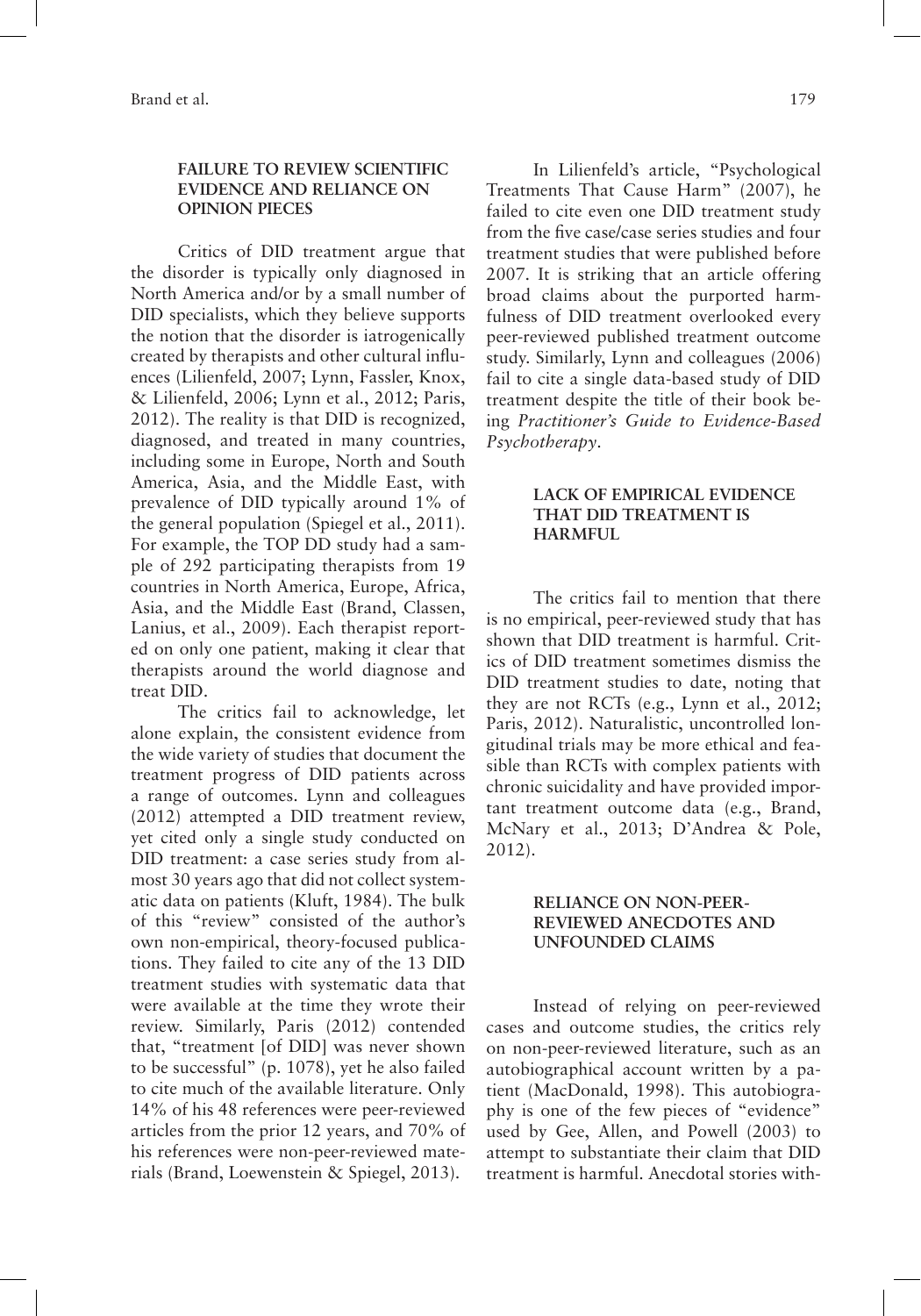out data are the least rigorous type of "evidence" upon which to base claims of harmful (or beneficial) treatment (Dimidiian & Hollon, 2010). Sometimes the critics quote sources of "data" that are not easily accessible for review and that have not been peerreviewed. For example, Gee and colleagues (2003) cite a brief submitted to a judge in Australia in a legal proceeding as evidence that DID patients become more symptomatic during treatment. Claims made in legal briefs are necessarily meant to "win" at trial, and do not meet the same data-driven, unbiased standards as do peer-reviewed scientific studies. Gee and colleagues (2003) make the strong statement that, "employment rates dropped 10-fold" (p. 115) during DID treatment based on a non-peer-reviewed study, with incompletely described methodology conducted by the Washington Department of Labor and Industries. One of us was able to contact the author of this study, but the latter stopped responding to queries after being asked specifically about its methodology (personal communication from Loni E. Parr, R.N. to B.L. Brand, October 29, 2013). Data published subsequently from the TOP DD study shows that rates of attending school and/or volunteering and GAF scores *increase* among DID patients during treatment (see Figure 3; Brand, McNary, et al., 2013; Brand & Loewenstein, 2014).

Gee and colleagues (2003) also misrepresented data from Gleaves, Hernandez, and Warner (1999) in their re-analysis of the Gleaves and colleagues data. Therapists reported that 73% of 446 DID cases had corroborated symptoms of DID prior to DID diagnosis and 67% prior to treatment. Gee misinterpreted the Gleaves and colleagues data as showing an increase in amnesia during DID treatment. In a later published reply, Gleaves and colleagues (2003) argued that, "what Gee et al. described as a gain in 100 cases of childhood amnesia was completely due to missing data from the 'prior to therapy' question … Gee's continued misinterpretation of the survey data is based on their equating absence of documentation with documentation of absence" (p. 117). In addition to misinterpreting missing data, Gee and colleagues presented these data as if they were from a treatment study, which they were not.

The critics cite malpractice suits as evidence that DID treatment is harmful (e.g., McHugh, 2013). There have been malpractice suits for treatments of most major psychiatric and medical disorders. If a plaintiff wins in a lawsuit against a clinician for malpractice, it does not follow that the established treatment model itself is at fault. Rather, the judgment is that the treatment fell below the standard of care. All treatments, including those for DID, should be consistent with the current standard of care. It is illogical to conclude that because a few therapists have failed to do this for individual DID patients, all DID treatment is harmful.

## **INACCURATE ASSUMPTIONS ABOUT THE NATURE OF DID TREATMENT**

The critics of DID treatment wrongly assume that memory "recovery" is the "initial focus of therapy" (Gee et al., 2003, p. 115). DID experts have found that poorly educated therapists who focus on "memory recovery" usually cause marked worsening of symptoms in their patients (Loewenstein & Wait, 2008). A survey of DID expert therapists found that at no stage in treatment was the processing of trauma memories one of the top 10 most frequently recommended treatment interventions, not even during the middle phase when DID patients discuss trauma in detail in some sessions (Brand, Myrick, et al., 2012). Instead, the experts preferentially advocated teaching and practicing containment of traumatic memories. Containment techniques are the opposite of exploring trauma memories. Here, patients are assisted in achieving greater distance from, and mastery over, intrusive flashbacks of traumatic memories. This finding reveals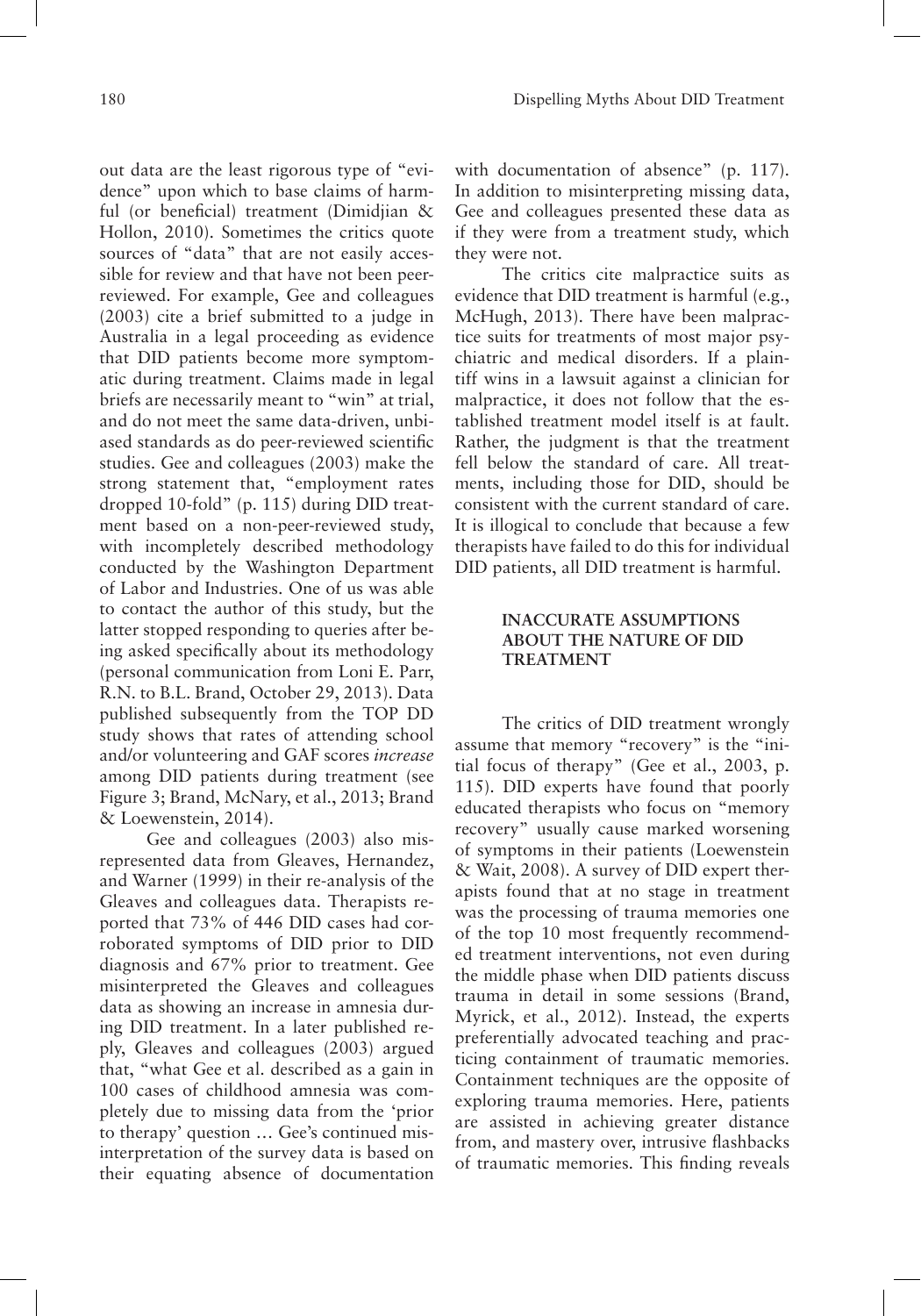a theme of DID treatment that has been missed by the critics: DID patients are typically *flooded with posttraumatic intrusions* and do not need help "recovering" traumatic memories. Instead, they need help attenuating and containing them, and reducing the extent to which current functioning is impaired by flashbacks, posttraumatic reactivity, and dissociative symptoms.

This approach is consistent with the stage-oriented psychotherapy developed by Cloitre and colleagues (2010) for the treatment of complex childhood trauma. Her phase-based skills and exposure treatment of individuals with PTSD from chronic early life trauma was shown in an RCT to produce greater benefit and fewer adverse effects than either skills training or exposure alone. This approach, like that espoused by DID experts, emphasizes stabilization and self-regulation skills before exposure to trauma-related memories (Cloitre et al., 2011; ISSTD, 2011).

Cloitre, Petkova, Wang, & Lu Lassell (2012) conducted a dismantling study in which three elements of psychotherapy (training in affect and relationship management, discussion of trauma narratives, and supportive counseling) were examined. The three elements were equally effective in reducing PTSD symptoms among those low in dissociation. However, for those with moderate dissociative symptoms, the combination of skills training and trauma narratives provided better outcome, while supportive counseling helped to maintain post-treatment gains. Resick and colleagues (2012) compared cognitive processing therapy to cognitive therapy alone or written accounts about the trauma alone. For high dissociators, the combination of cognitive processing and written accounts worked better, while low dissociators responded better to the cognitive processing without the written accounts. These studies show dissociative individuals fare best with phase-oriented treatment that involves techniques designed to

teach emotion regulation before focusing directly on resolving trauma. The dissociation scores in these two studies were less severe than found in DID samples. These studies show that even at moderate levels of dissociation treatment needs to be modified to be beneficial to dissociative individuals.

## **CONTRADICTORY SUGGESTIONS FOR DID TREATMENT**

Lynn and colleagues (2006) advocate that therapists avoid what they refer to as "suggestive procedures," including "guided imagery," with DID patients (p. 252). Despite this advice, Lynn and colleagues add the conflicting notion that imagery for integration of DID alternate identities—such as streams flowing together—could be used to treat DID (p. 254). In the DID literature, this type of intervention is viewed as an adjunctive technique to facilitate unification of DID alternate identities (ISSTD, 2011; Kluft, 1982). Further, this sort of intervention should *only* be used in the context of wellconstructed phasic treatment of DID. It can be harmful to use this type imagery without sufficient preparation and informed consent for patients to integrate self-states (Kluft, 1993). The critics fail to add the cautions for this adjunctive technique's use, while conflating a technique to facilitate treatment goals with treatment itself. Not recognizing the inherent contradictions in arguing that DID treatment is harmful, they advocate a procedure that is a recognized guided imagery/ hypnotic technique straight from the DID literature. However, some of these authors' suggestions for DID treatment, such as development of self-regulation using behavioral, cognitive, and affective-regulatory strategies, are entirely consistent with the ISSTD treatment guidelines (pp. 136-138, ISSTD, 20118 ) and the later DID experts' survey (Brand,

<sup>8.</sup> In 2006, they could have referenced the prior edition of the ISSTD guidelines, which are quite similar to the current guidelines. See International Society for the Study of Dissociation (2006).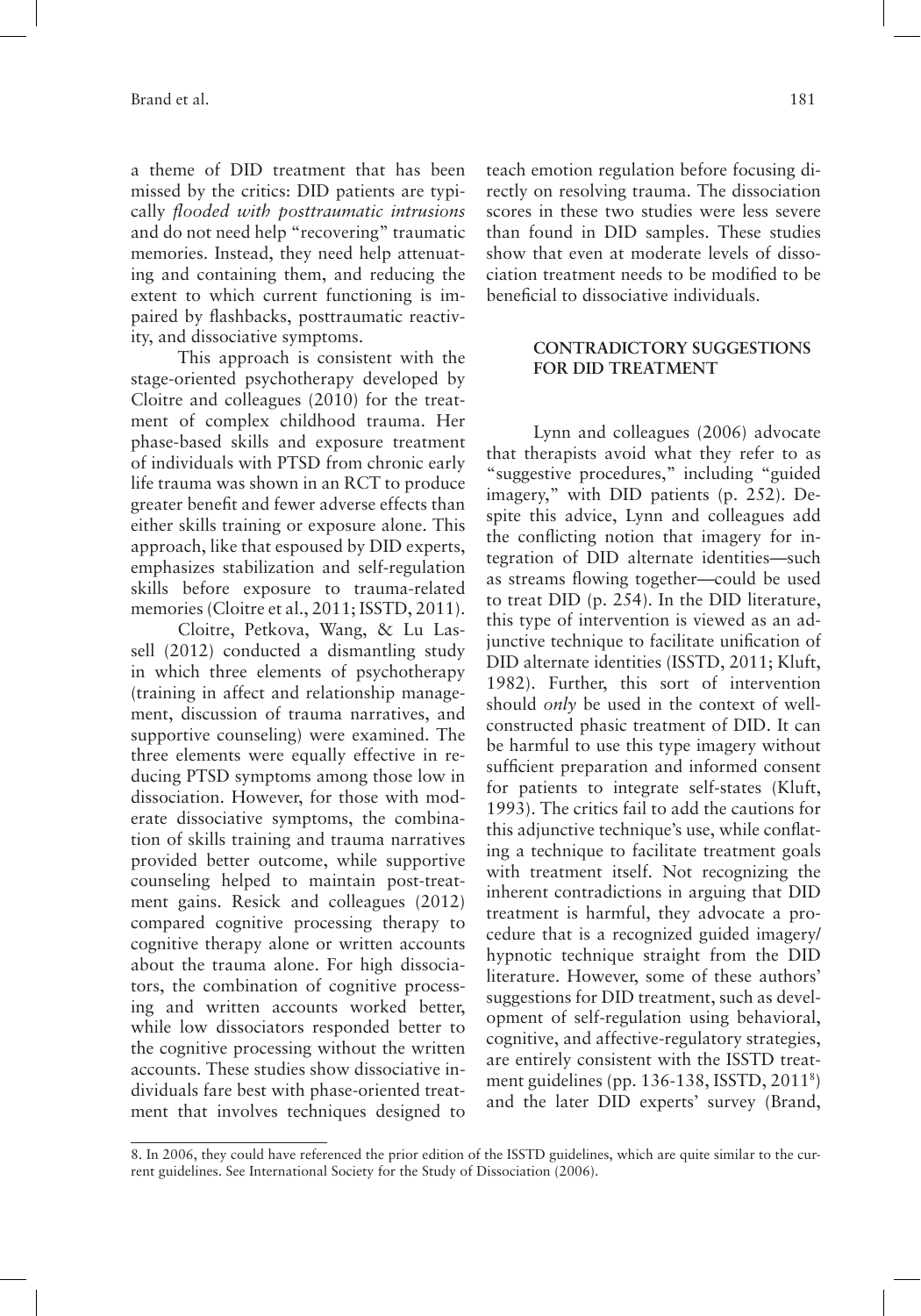Myrick, et al., 2012). These critics appear to have little familiarity with what the expert consensus-based ISSTD treatment guidelines advocate for DID treatment, yet argue that this treatment model is harmful.

## **STRAINED LOGIC AND LACK OF PARSIMONY IN INTERPRETATIONS OF DATA**

The critics frequently claim that dissociated self-states are created via hypnosis (Lilienfeld, 2007; Powell & Gee, 1999) despite evidence that DID patients who have been hypnotized do not differ from DID patients who have not been hypnotized in terms of types of self-states, symptoms, psychiatric history, or abuse history (Putnam, Guroff, Silberman, Barban, & Post, 1986). In a brief report that purports to find that hypnosis has iatrongenic effects on DID, Powell and Gee (1999) examined Ross and Norton's (1989) study that found that the number of self-states did not differ between patients who had been hypnotized versus those who had not. Despite the equivalence of means, Powell and Gee compared the groups' standard deviations for the number of self-states. Based on finding that the standard deviations were larger among hypnotized patients, Powell and Gee concluded that using hypnosis could have iatrogenic effects. This speculation is questionable at best. It is unclear why they did not give credence to the more parsimonious explanation they offered but discounted: that therapists who use hypnosis receive more referrals for DID patients because hypnosis is a useful adjunctive modality for treating DID (ISSTD, 2011).

Powell and Gee (1999) dismissed another study that found no differences in numbers of self-states according to whether patients had been hypnotized or not (Putnam et al., 1986), arguing it may have been underpowered due to using Bonferroni corrections, which are widely used to correct for error rates, particularly in large data sets to avoid spurious correlations (Kirk, 1982). Elsewhere, Powell and Howell (1998) criticize another DID treatment study (Ellason & Ross, 1997) for *not* controlling for error rates. Despite the serious problems with Powell and colleagues' papers, they are among the most commonly cited pieces of "evidence" relied upon to support the argument that DID treatment is harmful (e.g., Lilienfeld, 2007; Lynn et al., 2006; 2012).

Lilienfeld (2007) offers another example of strained logic in his argument that DID treatment is supposedly harmful. He states that "the presence of alters can impede treatment progress" (p. 60), based on a .48 correlation found by Coons (1986) between the number of alters and the length of time required to achieve integration of dissociated self-states, an outcome of treatment that has been shown to improve patient functioning (e.g., Brand, Classen, McNary, & Zaveri, 2009; Ellason & Ross, 1997). Given that the number of dissociated self-states provides a rudimentary assessment of the degree of internal fragmentation of a given patient, it is logical that there would be a positive, significant correlation between the number of self-states experienced by patients early in treatment and length of time in treatment. Severity markers are often related to length of treatment as well as treatment response for a variety of disorders (Blom et al., 2007; Haby, Donnelly, Corry, & Vos, 2006). If Lilienfeld's logic were extended to depression, it would mean that a positive correlation between the severity of depression at baseline and length of treatment would be grounds for concluding that treatment for depression is harmful.

## **MISUNDERSTANDING AWARENESS OF SELF-STATES**

Those who contend that DID treatment is harmful equate the increased awareness of dissociated self-states that often occurs with DID patients over the course of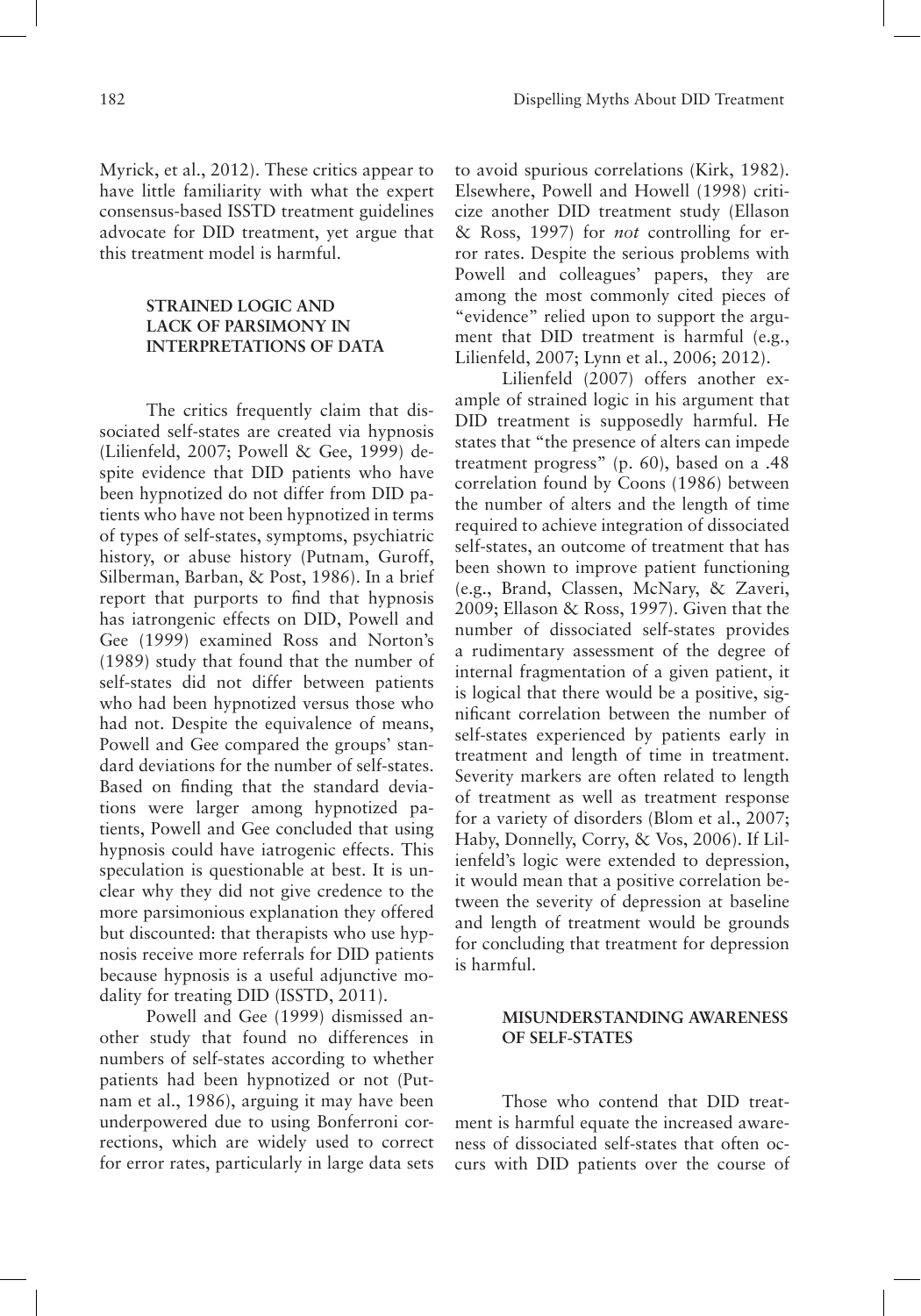treatment with the *creation* of self-states, concluding that treatment is harmful because it creates self-states (Lilienfeld, 2007; Piper & Merskey, 2004). If this line of reasoning were accurate, it would be akin to saying that in undiagnosed bipolar disorder patients, the disorder is created by clinicians who help patients become more aware that they have changes in mood states. Clinicians do not create bipolar disorder, schizophrenia, or any other disorder that patients may not recognize until a clinician helps them identify symptoms and make sense of their experiences as disorders.

Because DID requires the presence of amnesia, DID patients are, by DSM-5 definition (American Psychiatric Association, 2013), unaware of some of their behavior in different states. Progress in treatment includes helping patients become more aware of, and in better control of, their behavior across all states. To those who have not had training in treating DID, this increased awareness may make it seem as if patients are creating new self-states, and "getting worse," when in fact they are becoming aware of aspects of themselves for which they previously had limited or no awareness or control. Although some DID patients create new self-states in adulthood, clinicians strongly advise patients against so doing (Fine, 1989; ISSTD, 2011; Kluft, 1989).

## **UNSUBSTANTIATED CLAIMS THAT DID TREATMENT MAKES PATIENTS MORE DISSOCIATIVE**

Critics of DID therapy opine that treatment will result in increased symptoms of dissociation over time as patients become influenced by therapists who recognize and treat DID (Gee et al., 2003). This opinion is inconsistent with the results of meta-analyses and prospective inpatient and outpatient studies which generally find moderate to large within individual effect sizes for reductions in dissociation, self-harm, and hospitalizations,

among others (Brand, Classen, Lanius, et al., 2009; Brand, Classen, McNary, & Zaveri, 2009; Brand, McNary, et al., 2103). Gee and colleagues (2003) suggest that the most direct way to examine the possibility that DID treatment has iatrogenic effects on DID patients is to measure alter identity symptoms over time in treatment. They speculate that "there will be an increase in symptoms during therapy that coincides with the increased exposure to various forms of social influence concerning DID" (p. 114). Contrary to this hypothesis, dissociative symptoms including hearing voices and feeling as if one is different people *decreased* among the TOP DD patients over time in treatment (see Figures 2 and 3; Brand, McNary, et al. 2013; Brand & Loewenstein, 2014). Moreover, trauma treatment that does not address dissociated self-states results in little improvement in dissociation (Jepsen, Langeland, & Heir, 2013; Jepsen, Langeland, Sexton, & Heir, 2013).

DID patients spend an average of 6–12 years in treatment before correct diagnosis, receiving multiple incorrect diagnoses and undergoing costly and ineffective treatments (Loewenstein, 1994; Putnam et al., 1986; Spiegel et al., 2011). This means that these patients have been exposed to clinicians who did not make the diagnosis of DID and/or who treated the patient for other disorders. Were these patients easily suggestible, and were the disorder illusory, or its symptoms prone to quick improvement, non-DID treatment should have reduced, eliminated, or significantly improved symptoms during the first decade in the mental health system. Instead, patients often became more disabled during the years of misdiagnosis and misdirected treatment (Lloyd, 2011; Mueller-Pfeiffer et al., 2012). Even if they receive trauma-based treatment that does not specifically address self-states and amnesia, dissociation does not substantially improve (Jepsen, Langeland, & Heir, 2013; Jepsen et al., 2014). This failure to diagnose and treat DID over many years may represent the *real* iatrogenic harm (Kluft, 1989).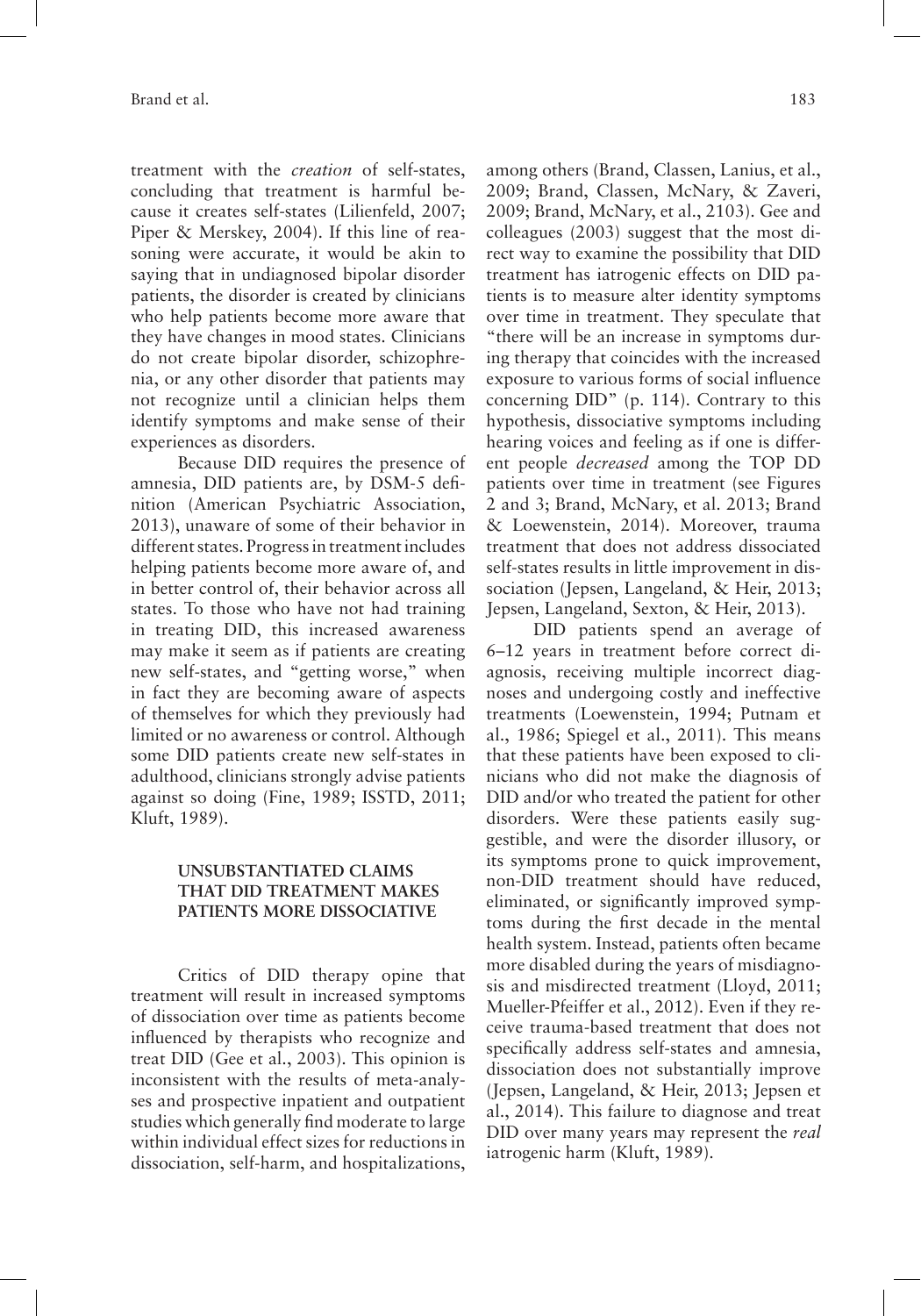## **WHAT CONTRIBUTED TO THE NOTION THAT DID TREATMENT IS HARMFUL?**

Despite lack of research data to support them, these views have found a place in the peer-reviewed literature (e.g., Giesbrecht, Lynn, Lilienfeld, & Merckelbach, 2008). The available evidence supports the link between trauma and dissociation, and not the idea that fantasy-proneness creates a reverse association between dissociation and trauma (Dalenberg et al., 2012, in press). Editors and reviewers have accepted the seemingly authoritative comments of senior writers espousing what is now an obsolete approach to etiology, diagnosis, and treatment DD, based in 19th-century theories of hysteria (McHugh, 1992) and outmoded, oversimplified views of hypnosis, that is, the sociocognitive model of hypnosis (Radtke & Spanos, 1981). The history of medicine shows that it may take time to overcome the vociferous support of the venerable, but incorrect, "received wisdom" (Carter & Carter, 2005; Marshall & Adams, 2008).

Based on the current literature, it is clear that clinicians also *can* harm DID patients if they are not trained in or fail to provide treatment consistent with the expert consensus phasic treatment model (e.g., focus on trauma memory before stabilization), do not maintain adequate boundaries, and/or become overly fascinated with the overt phenomena of self-states, among others (Chu, 1988; Fine, 1989; Kluft, 1988a). Widespread training in correct assessment and treatment of dissociation and DID is needed to prevent harm to patients, not withholding evidencebased phasic, trauma-informed DID treatment.

## **SUMMARY AND FUTURE DIRECTIONS**

In contradiction to the claim that DID treatment is harmful, peer-reviewed research shows that trauma-informed, phasic treatment is consistently associated with a wide range of benefits across cultures, researchers, and when administered by a variety of clinicians. Further, the treatment model and research are consistent with outcome studies in patients with complex trauma with moderate dissociation (Cloitre et al., 2010; Cloitre, Petkova, et al., 2012; Resick et al., 2012). The authors who opine that DID treatment is harmful have relied on anecdotal cases, misrepresentations of data, claims of damage in legal cases that are not substantiated in the scientific literature, and opinion pieces that overlook data-based peer-reviewed treatment studies. The critics of DID treatment have made strong statements that are not substantiated by current evidence regarding such treatment.

The current literature provides considerable empirical evidence that DID treatment is beneficial. While RCTs have not been conducted with DID, current evidence is consistent with the conclusion that DID treatment is responsible for improvements in DID patients' symptoms and functioning. Given the severe symptomatology and dysfunction associated with DID, as well as the toll it exacts from individuals who suffer from it and the agencies that fund and provide treatment, harm may come from depriving patients of treatment that is consistent with DID treatment guidelines (ISSTD, 2011; Brand, Lanius, et al., 2012). Further harm may occur if clinicians believe the unsubstantiated claim that this type of DID treatment is harmful and provide treatment that falls below the standard of care for DID. We do agree with Lynn and colleagues (2012) that treatment for individuals with DID is an important area that merits considerably more research. However, the evidence base makes it clear that well-conducted, phasic, traumafocused treatment is helpful for people with dissociative disorders.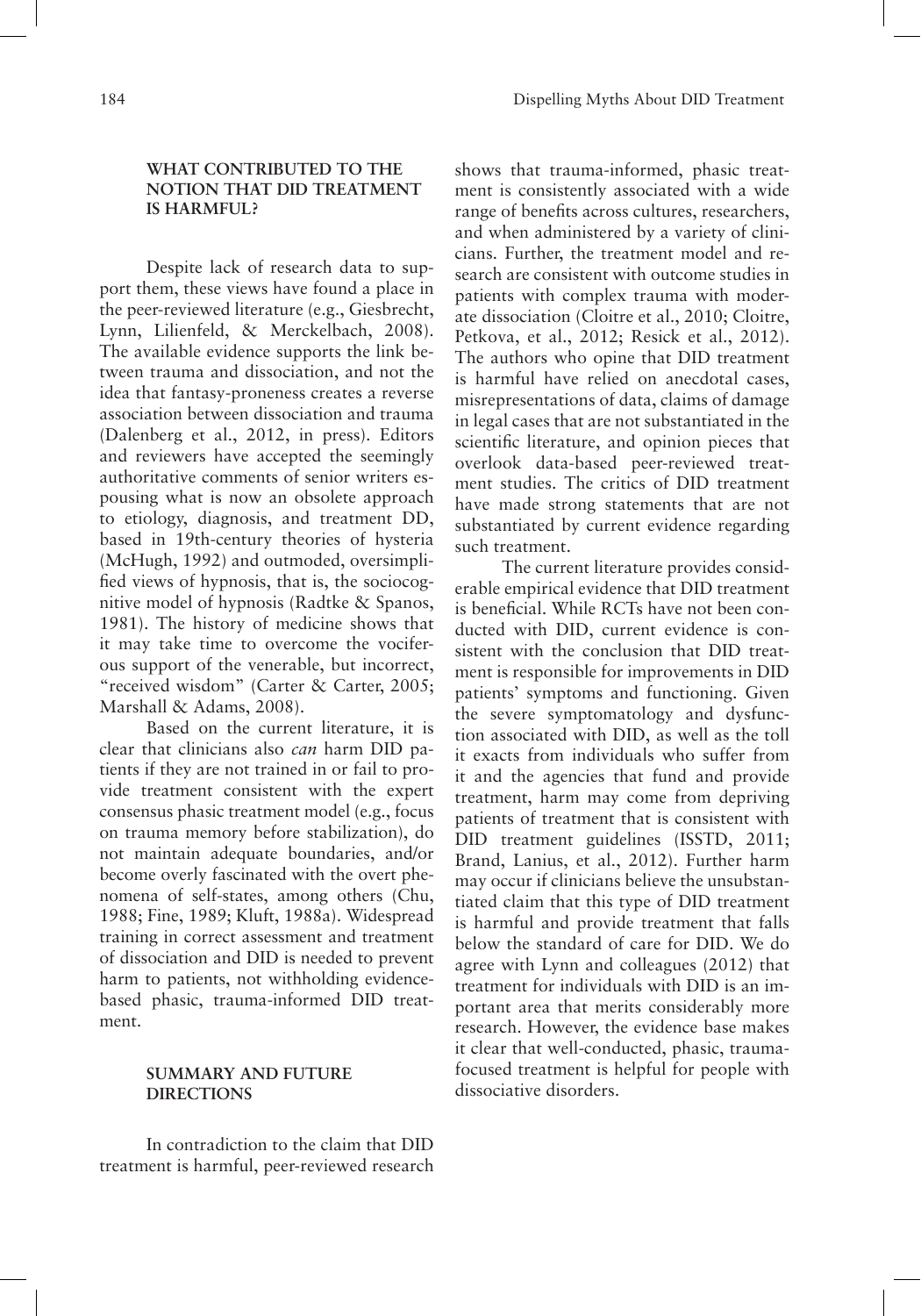Brand et al. 185

#### **REFERENCES**

American Psychiatric Association. (2013). *Diagnostic and statistical manual of mental disorders* (5th ed.). Washington, DC: Author.

Blom, M. J., Spinhoven, P., Hoffman, T., Jonker, K., Hoencamp, E., Haffmans, P., & van Dyck, R. (2007). Severity and duration of depression, not personality factors, predict short-term outcome in the treatment of major depression. *Journal of Affective Disorders, 104(*1-3), 119-126. doi:10.1016/j.jad.2007.03.010

Brand, B. L., Classen, C. C., Lanius, R. A., Loewenstein, R. J., McNary, S. W., Pain, C., & Putnam, F. W. (2009). A naturalistic study of dissociative identity disorder and dissociative disorder not otherwise specified patients treated by community clinicians. *Psychological Trauma, 1*(3), 153-171. doi:10.1037/a0016210

Brand, B., Classen, C., McNary, S. W., & Zaveri, P. (2009). A review of dissociative disorders treatment outcome studies. *Journal of Nervous and Mental Disease, 197*(9), 646-654. doi:10.1097/ NMD.0b013e3181b3afaa

Brand, B. L., Lanius, R., Vermetten, E., Loewenstein, R. J., & Spiegel, D. (2012). Where are we going? An update on assessment, treatment, and neurobiological research in dissociative disorders as we move toward the DSM-5. *Journal of Trauma and Dissociation, 13*(1), 9-31. doi:10.1080/1 5299732.2011.620687

Brand, B. L., & Loewenstein, R. J. (2014). Does phasic trauma treatment make patients with dissociative identity disorder treatment more dissociative? *Journal of Trauma & Dissociation, 15*, 52-65.

Brand, B. L., Loewenstein, R. J., & Spiegel, D. (2013). Disinformation about dissociation: Dr. Joel Paris' notions about dissociative identity disorder. *Journal of Nervous and Mental Disease, 201*, 354-356. doi:10.1097/NMD.0b013e318288d2ee

Brand, B. L., McNary, S. W., Myrick, A. C., Loewenstein, R. J., Classen, C. C., Lanius, R. A. ..., Putnam, F. W. (2013). A longitudinal, naturalistic study of dissociative disorder patients treated by community clinicians. *Psychological Trauma, 5*, 301-308*.* doi:10.1037/a0027654

Brand, B. L., Myrick, A. C., Loewenstein, R. J., Classen, C. C., Lanius, R. A., McNary, S. W., … Putnam, F. W. (2012). A survey of practices and recommended treatment interventions among expert therapists treating patients with dissociative identity disorder and dissociative disorder not otherwise specified. *Psychological Trauma*, *4*(5), 490-500. doi:10.1037/a0026487

Brand, B. L., & Stadnik, R. (2013). What contributes to predicting change in treatment of dissociation: Initial levels of dissociation, PTSD, or overall distress? *Journal of Trauma & Dissociation, 14*, 328-341. doi:10.1080/15299732.2012. 736929

Carlson, E. T. (1981). The history of multiple personality in the United States: I: The beginnings. *American Journal of Psychiatry, 138*, 666-668.

Carter, K. C., & Carter, B. R. (2005). *Childbed fever: A scientific biography of Ignaz Semmelweis* (rev. ed.). Piscataway, NJ: Transaction Publishing.

Choe, B. M., & Kluft, R. P. (1995). The use of the DES in studying treatment outcome with dissociative identity disorder: A pilot study. *Dissociation, 8*, 160-164.

Chu, J. A. (1988). Ten traps for therapists in the treatment of trauma survivors. *Dissociation, 1*(4), 24-32.

Cloitre, M., Courtois, C. A., Charuvastra, A., Carapezza, R., Stolbach, B. C., & Green, B. L. (2011). Treatment of complex PTSD: Results of the ISTSS expert clinician survey on best practices. *Journal of Traumatic Stress, 24*(6), 615-627. doi:10.1002/jts.20697

Cloitre, M., Courtois, C. A., Ford, J. D., Green, B. L., Alexander, P., Briere, J., … Van der Hart, O. (2012). The ISTSS expert consensus treatment guidelines for complex PTSD in adults. Retrieved from http://www.istss.org/AM/Template.cfm?Sec tion=ComplexPTSDTreatmentGuidelines&Temp late=/CM/ContentDisplay.cfm&ContentID=5185

Cloitre, M., Petkova, E., Wang, J., & Lu Lassell, F. (2012). An examination of the influence of a sequential treatment on the course and impact of dissociation among women with PTSD related to childhood abuse. *Depression and Anxiety, 29*, 709-717. doi:10.1002/da.21920

Cloitre, M., Stovall-McClough, K. C., Nooner, K., Zorbas, P., Cherry, S., Jackson, C. L., … Pet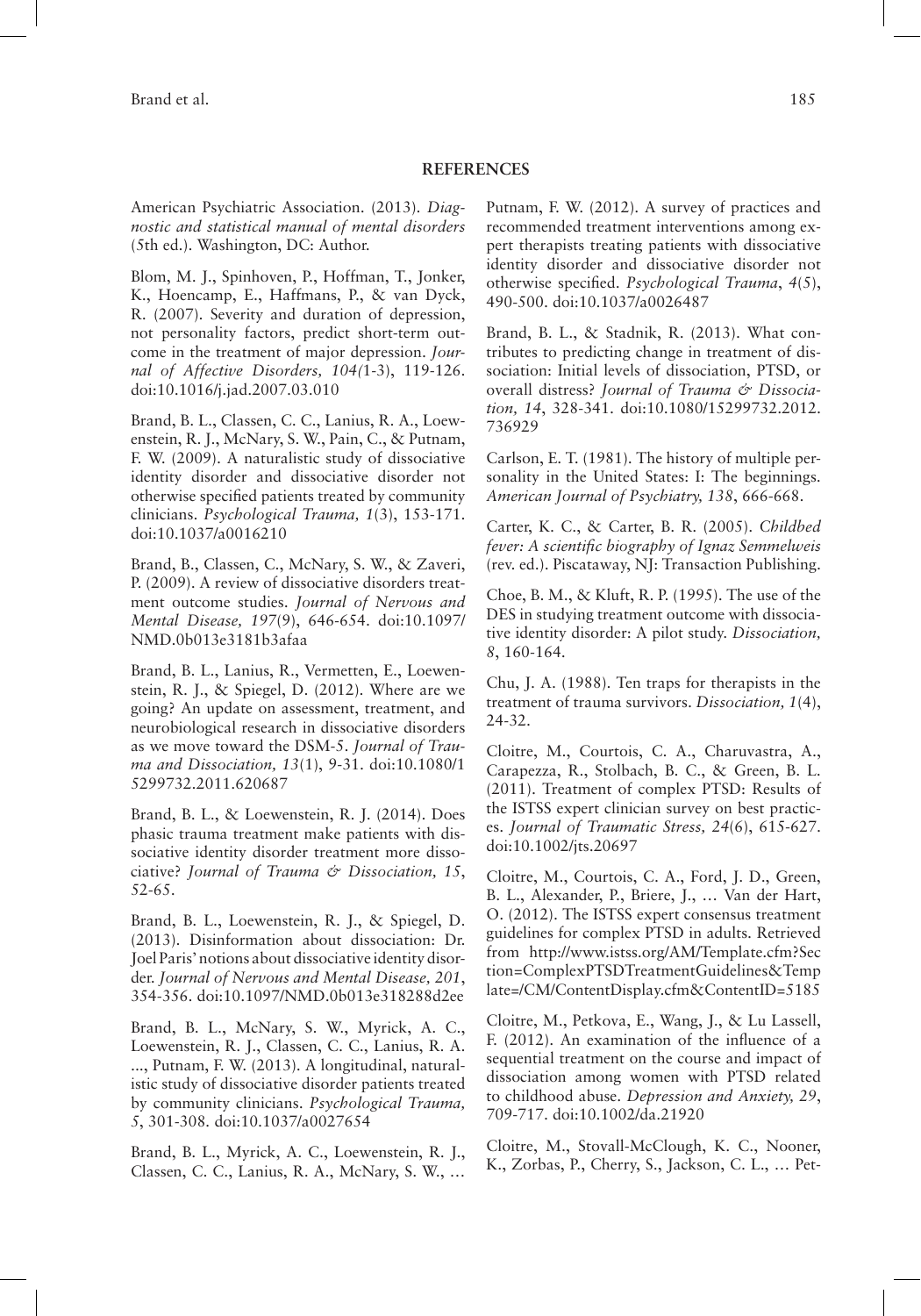kova, E. (2010). Treatment for PTSD related to childhood abuse: A randomized controlled trial. *American Journal of Psychiatry, 167*, 915-924. doi:10.1176/appi.ajp.2010.09081247

Coons, P. M. (1986). Treatment progress in 20 patients with multiple personality disorder. *Journal of Nervous and Mental Disease, 174*, 715- 721. doi:10.1097/00005053-198612000-00002

Dalenberg, C. J., Brand, B. L., Gleaves, D. H., Dorahy, M. J., Loewenstein, R. J., Cardeña, E., ... Spiegel, D. (2012). Evaluation of the evidence for the trauma and fantasy models of dissociation. *Psychological Bulletin, 138*(3), 550-588. doi:10.1037/a0027447

Dalenberg, C. J., Brand, B. L., Gleaves, D. H., Dorahy, M. J., Loewenstein, R. J., Cardeña, F., … Speigel, D. (in press). Reality vs. fantasy: Reply to Lynn et al. *Psychological Bulletin*.

D'Andrea, W., & Pole, N. (2012). A naturalistic study of the relation of psychotherapy process to changes in symptoms, information processing, and physiological activity in complex trauma. *Psychological Trauma*, *4*(4), 438-446. doi:10.1037/a0025067

Dimidjian, S., & Hollon, S. D. (2010). How would we know if psychotherapy were harmful? *American Psychologist, 65*(1), 21-33. doi:10.1037/ a0017299

Draijer, N., & Van Zon, P. (2013). Transferencefocused psychotherapy with former child soldiers: Meeting the murderous self. *Journal of Trauma & Dissociation, 14*(2), 170-183. doi:10.1080/15299 732.2013.724339

Ellason, J. W., & Ross, C. A. (1996). Millon Clinical Multiaxial Inventory-II follow-up of patients with dissociative identity disorder. *Psychological Reports, 78*, 707-716. doi:10.2466/ pr0.1996.78.3.707

Ellason, J. W., & Ross, C. A. (1997). Two-year follow-up of inpatients with dissociative disorder. *American Journal of Psychiatry, 154*, 832-839.

Ellason, J. W., & Ross, C. A. (2004). SCL-90-R norms for dissociative identity disorder. *Journal of Trauma & Dissociation, 5*(3), 85-91. doi:10.1300/J229v05n03\_06

Ellenberger, H. F. (1970). *The discovery of the unconscious*. New York: Basic Books.

Engelberg, J., & Brand, B. L. (2012). The effects of depression on self-harm and treatment outcome in patients with severe dissociative disorder. *Psi Chi Journal of Psychological Research*, *17*(3), 115-124.

Fine, C. G. (1989). Treatment errors and iatrogenesis across therapeutic modalities in MPD and allied dissociative disorders. *Dissociation, 2*(2), 77-82.

Foa, E. B., Keane, T. M., Friedman, M. J., & Cohen, J. A. (2009). *Effective treatments for PTSD: Practice guidelines from the International Society for Traumatic Stress Studies* (2nd ed.). New York: Guilford.

Foote, B., Smolin, Y., Kaplan, M., Legatt, M. E., & Lipschitz, D. (2006). Prevalence of dissociative disorders in psychiatric outpatients. *American Journal of Psychiatry, 163*, 623-629.

Fraser, G. A., & Raine, D. (1992, November). Cost analysis of the treatment of MPD. Paper presented at the Ninth Annual International Conference on Multiple Personality/Dissociative States, Chicago, Illinois.

Gantt, L., & Tinnin, L.W. (2007). Intensive trauma therapy of PTSD and dissociation: An outcome study. *Arts in Psychotherapy, 34,* 69-80.

Gee, T., Allen, K., & Powell, R. A. (2003). Questioning premorbid dissociative symptomatology in dissociative identity disorder: Comment on Gleaves, Hernandez and Warner (1999). *Professional Psychology: Research and Practice, 34*(1), 114-118. doi:10.1037/0735-7028.34.1.114

Giesbrecht, T., Lynn, S. J., Lilienfeld, S. O., & Merckelbach, H. (2008). Cognitive processes in dissociation: An analysis of core theoretical assumptions. *Psychological Bulletin, 124*(5), 617- 647.

Gleaves, D. H. (1996). The sociocognitive model of dissociative identity disorder: A reexamination of the evidence. *Psychological Bulletin, 120*, 42- 59.

Gleaves, D. H., Hernandez, F., & Warner, M. S. (1999). Corroborating premorbid dissociative symptoms in dissociative identity disorder. *Professional Psychology: Research and Practice, 30*, 341–345.

Gleaves, D. H., Hernandez, E., & Warner, M. S. (2003). The etiology of dissociative iden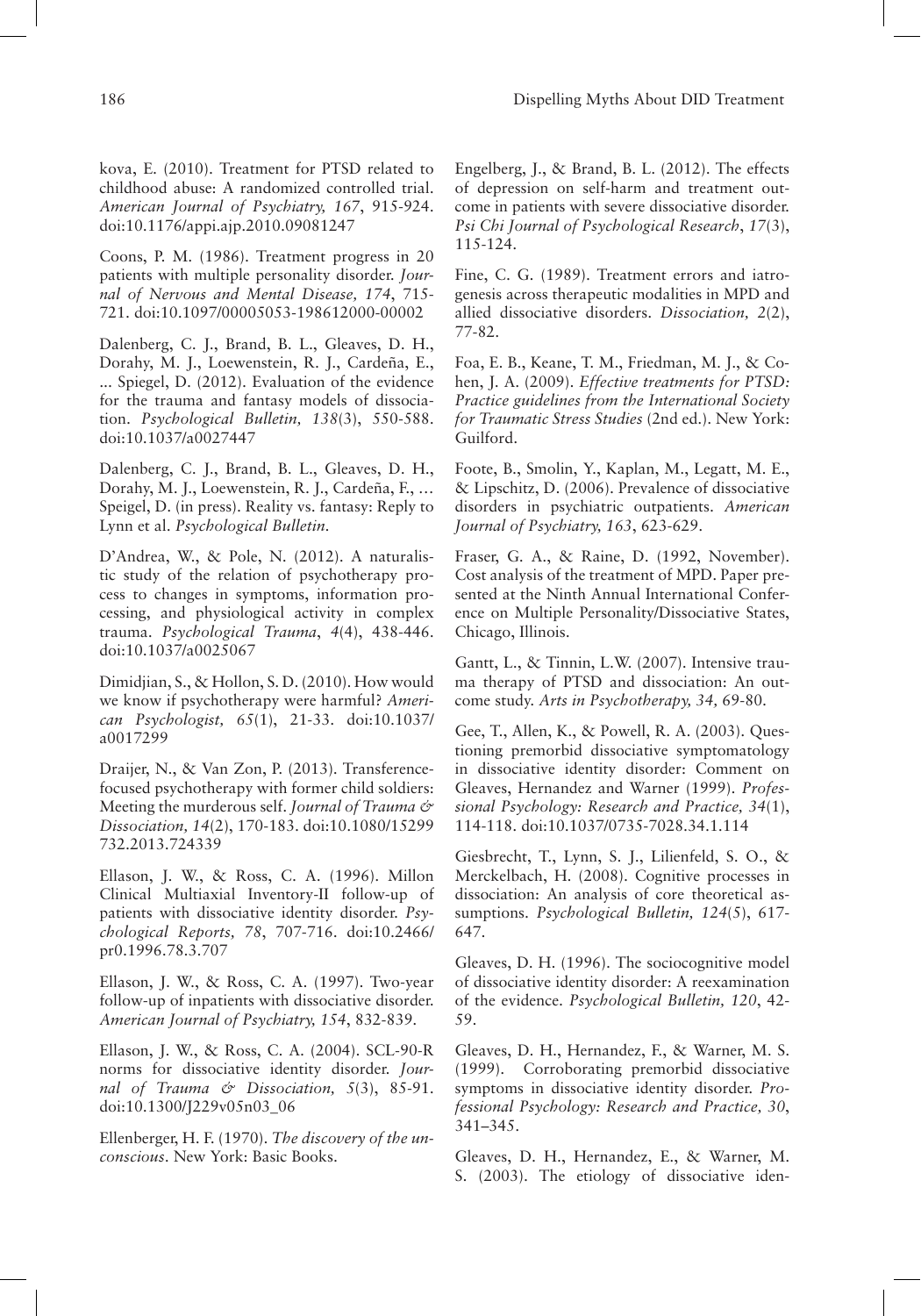tity disorder: Reply to Gee, Allen, and Powell (2003). *Professional Psychology: Research and Practice, 34*(1), 116-118. doi:10.1037/0735- 7028.34.1.116

Gleaves, D. H., May, M. C., & Cardena, E. (2001). An examination of the diagnostic validity of dissociative identity disorder. *Clinical Psychology Review, 21*, 577-608.

Haby, M., Donnelly, M., Corry, J., & Vos, T. (2006). Cognitive behavioural therapy for depression, panic disorder and generalized anxiety disorder: A meta-regression of factors that may predict outcome. *Australian & New Zealand Journal of Psychiatry, 40*(1), 9-19. doi:10.1111/j.1440- 1614.2006.01736.x

Herman, J. (1997). *Trauma and recovery.* New York: Basic Books.

Hove, I., Langfeldt, T. S., Boe, T., Haslerud, J., & Stoerseth, F. (1997). Working with dissociative identity disorder in Stavanger, Norway. *Dissociation*, 10(3), 166-173.

International Society for the Study of Dissociation. (2004). Guidelines for the evaluation and treatment of dissociative symptoms in children and adolescents. *Journal of Trauma & Dissociation, 5*(3), 119-150. doi:10.1300/J229v05n03\_09

International Society for the Study of Dissociation. (2006). Guidelines for treating dissociative identity disorder in adults. *Journal of Trauma & Dissociation, 6*(4), 69-149.

International Society for the Study of Trauma and Dissociation. (2011). Guidelines for treating dissociative identity disorder in adults, 3rd revision. *Journal of Trauma & Dissociation, 12*(2), 115- 187. doi:10.1080/15299732.2011.537247

Jepsen, E. K. K., Langeland, W., & Heir, T. (2013). Impact of dissociation and interpersonal functioning on inpatient treatment for early sexually abused adults. *European Journal of Psychotraumatology*, *4*. doi:10.3402/ejpt.v4i0.22825

Jepsen, E. K. K., Langeland, W., Sexton, H., & Heir, T. (2014). Inpatient treatment for early sexually abused adults: A naturalistic 12-month follow-up study. *Psychological Trauma, 6*(2), 142–151.

Kellett, S. (2005). The treatment of dissociative identity disorder with cognitive analytic therapy: Experimental evidence of sudden gains. *Journal of Trauma & Dissociation, 6*(3), 55-81. doi:10.1300/J229v06n03\_03

Kezelman, C. A., & Stavropoulos, P. A. (2012). *Practice guidelines for treatment of complex trauma and trauma informed care and service delivery.* Kirribilli, New South Wales, Australia: Adults Surviving Child Abuse.

Kirk, R. E. (1982). *Experimental design: Procedures for the behavioral sciences* (2nd ed.). Pacific Grove, CA: Brooks/Cole.

Kluft, R. P. (1982). Varieties of hypnotic interventions in the treatment of multiple personality. *American Journal of Clinical Hypnosis, 24*(4), 230-240.

Kluft, R. P. (1984). Treatment of multiple personality disorders: A study of 33 cases. *Psychiatric Clinics of North America, 7*, 9-29.

Kluft, R. P. (1986). Personality unification in multiple personality disorder: A follow-up study. In B. G. Braun (Ed.), *Treatment of multiple personality disorder* (pp. 29-60). Washington, DC: American Psychiatric Press.

Kluft, R. P. (1988a). The phenomenology and treatment of extremely complex multiple personality disorder. *Dissociation, 1*(4), 47-58.

Kluft, R. P. (1988b). The postunification treatment of multiple personality disorder: First findings. *American Journal of Psychotherapy, 42*(212- 228).

Kluft, R. P. (1989). Iatrogenic creation of new alter personalities. *Dissociation,* 2(2), 83-91.

Kluft, R. P. (1993). Clinical approaches to the integration of personalities. In R. P. Kluft & C. G. Fine (Eds.), *Clinical perspectives on multiple personality disorder* (pp. 101-133). Washington, DC: American Psychiatric Press.

Kluft, R. P. (2013). *Shelter from the storm: Processing the traumatic memories of DID/DDNOS patients with the fractionated abreaction technique.* North Charleston, SC: CreateSpace Independent Publishing Platform.

Lanius, R. A., Vermetten, E., Loewenstein, R. J., Brand, B., Schmahl, C., Bremner, J. D., & Spiegel, D. (2010). Emotion modulation in PTSD: Clinical and neurobiological evidence of a dissociative subtype. *American Journal of Psychiatry, 167*, 640-647*.* doi:10.1037/a0016210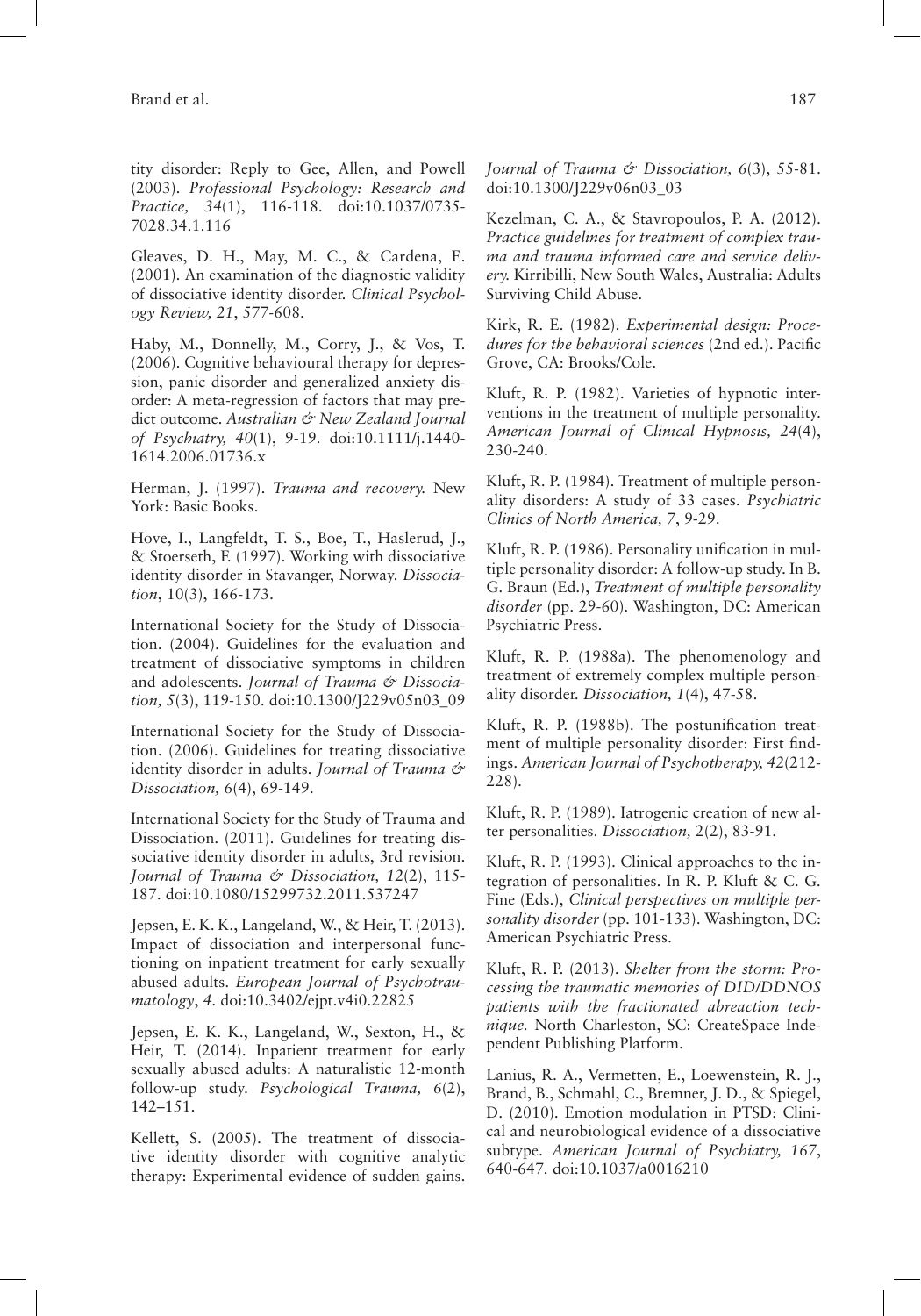Lilienfeld, S. O. (2007). Psychological treatments that cause harm. *Perspectives on Psychological Science, 2*(1), 53-70. doi:10.1111/j.1745- 6916.2007.00029.x

Lilienfeld, S. O., Kirsch, I., Sarbin, T. R., Lynn, S. J., Chaves, J. F., Ganaway, G. K., & Powell, R. A. (1999). Dissociative identity disorder and the sociocognitive model: Recalling lessons of the past. *Psychological Bulletin, 125*, 507-523. doi:10.1037/0033-2909.125.5.507

Lilienfeld, S. O., & Lambert, K. (2007). Brain stains: Traumatic therapies can have long-lasting effects on mental health. *Scientific American Mind, 18*(5), 46-53.

Lloyd, M. (2011). How investing in therapeutic services provides a clinical cost saving in the long term. *Health Service Journal*. Retrieved from http://tinyurl.com/74sefbz

Loewenstein, R. J. (1993). Anna O: Reformulation as a case of multiple personality disorder. In J. Goodwin (Ed.), *Rediscovering childhood trauma: Historical casebook and clinical applications* (pp. 139-167). Washington, DC: American Psychiatric Press.

Loewenstein, R. J. (1994). Diagnosis, epidemiology, clinical course, treatment, and cost effectiveness of treatment for dissociative disorders and multiple personality disorder: Report submitted to the Clinton administration task force on health care financing reform. *Dissociation, 7*(1), 3-11.

Loewenstein, R. J. (2007). Dissociative identity disorder: Issues in the iatrogenesis controversy. In E. Vermetten, M. Dorahy, & D. Spiegel (Eds.), *Traumatic dissociation* (pp. 275-299). Washington, DC: American Psychiatric Press.

Loewenstein, R. J., & Wait, S. B. (2008). The Trauma Disorders Unit. In S. S. Sharfstein, F. B. Dickerson, & J. M. Oldham (Eds.), *Textbook of hospital psychiatry* (pp. 103-118). Washington, DC: American Psychiatric Press.

Lynn, S., Fassler, O., Knox, J. A., & Lilienfeld, S. O. (2006). Dissociation and dissociative identity disorder: Treatment guidelines and cautions. In J. E. Fisher, & W. T. O'Donohue (Eds.), *Practitioner's guide to evidence-based psychotherapy* (pp. 248-257). New York: Springer. doi:10.1007/978- 0-387-28370-8\_24

Lynn, S., Lilienfeld, S. O., Merckelbach, H., Giesbrecht, T., & van der Kloet, D. (2012). Dissociation and dissociative disorders: Challenging conventional wisdom. *Current Directions in Psychological Science, 21*(1), 48-53. doi:10.1177/0963721411429457

Macdonald, G. (1998). *The making of an illness: My experience with multiple personality disorder*. Sudbury, Ont., Canada: Laurentian University Press.

Marshall, B., & Adams, P. C. (2008). *Heliobacter pylori*—A Nobel pursuit? *Canadian Journal of Gastroenterology, 22*(11), 895-896.

Martinez-Taboas, A., & Rodriguez-Cay, J. R. (1997). Case study of a Puerto Rican woman with dissociative identity disorder. *Dissociation, 10*(3), 141-147.

McHugh, P. R. (1992). Psychiatric misadventures. *American Scholar, 62*, 497-510.

McHugh, P. (2013). Do fads ever die? *Journal of Nervous and Mental Disease, 201*(4), 357-358. doi:10.1097/NMD.0b013e318288d2b5

Mueller-Pfeiffer, C., Rufibach, K., Perron, N., Wyss, D., Kuenzler, C., Prezewowsky, C., … Rufer, M. (2012). Global functioning and disability in dissociative disorders. *Psychiatry Research, 200*, 475-481. doi:10.1016/j.psychres.2012.04.028

Myrick, A. C., Brand, B. L., & Putnam, F. W. (2013). For better or worse: The role of revictimization and stress in the course of treatment for dissociative disorders. *Journal of Trauma & Dissociation*, *14*(4), 375-389. doi:10.1080/1529973 2.2012.736931

Paris, J. (2012). The rise and fall of dissociative identity disorder. *Journal of Nervous and Mental Disease*, *200*, 1076-1079. doi:10.1097/ NMD.0b013e318275d285

Piper, A., & Merskey, H. (2004). The persistence of folly: Critical examination of dissociative identity disorder. Part II. The defence and decline of multiple personality or dissociative identity disorder. *Canadian Journal of Psychiatry, 49*(1), 678–683.

Powell, R. A., & Gee, T. L. (1999). The effects of hypnosis on dissociative identity disorder: A reexamination of the evidence. *Canadian Journal of Psychiatry, 44*, 914–916.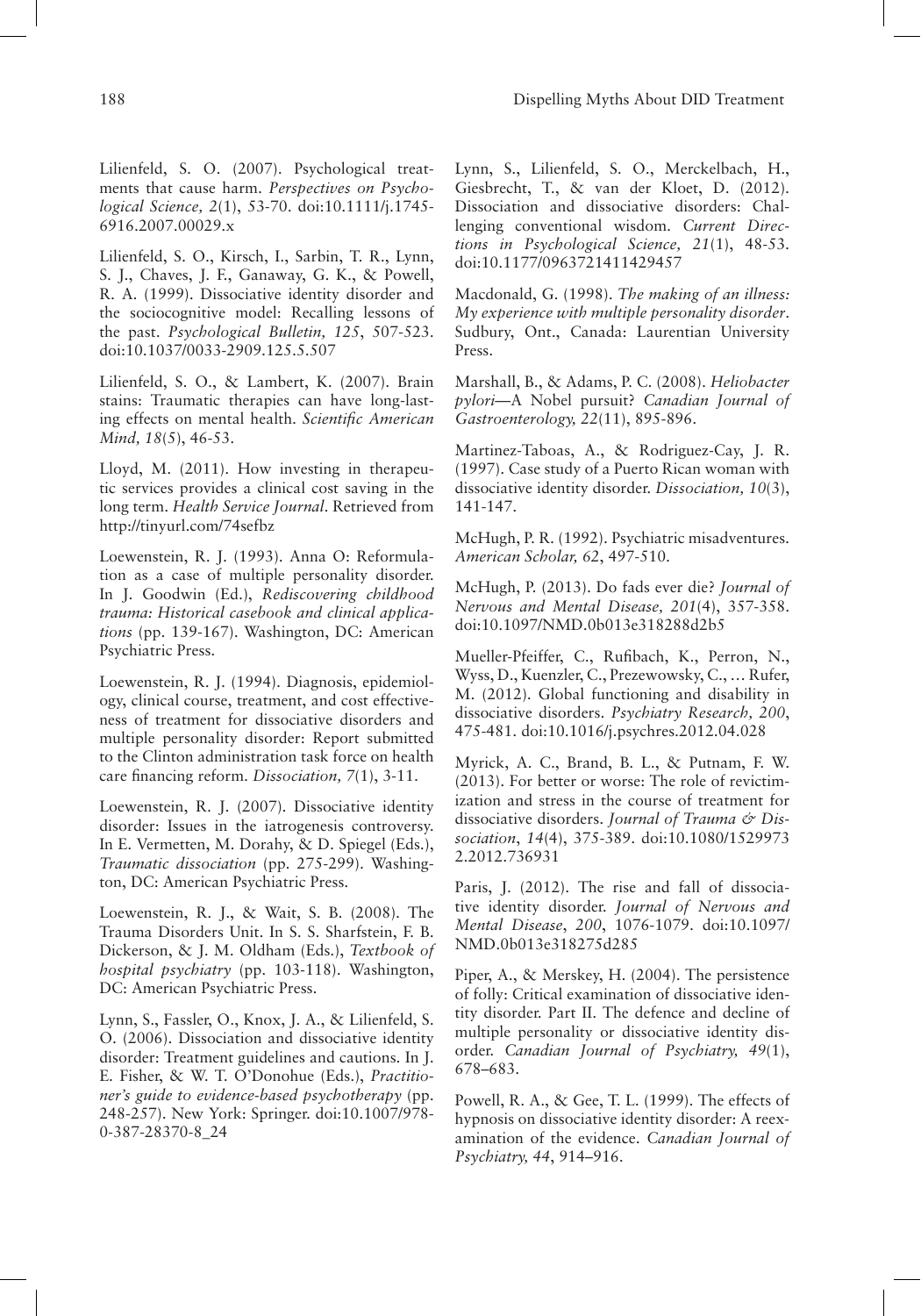Brand et al. 189

Powell, R. A., & Howell, A. J. (1998). EfŞfectiveness of treatment for dissociative identity disorder. *Psychological Reports, 83*, 483-490.

Putnam, F. W., Guroff, J. J., Silberman, E. K., Barban, L., & Post, R. M. (1986). The clinical phenomenology of multiple personality disorder: Review of 100 recent cases. *Journal of Clinical Psychiatry, 47*, 285-293. doi:10.2466/ PR0.83.6.483-490

Radtke, H. L., & Spanos, N. P. (1981). Was I hypnotized? A social psychological analysis of hypnotic depth reports. *Psychiatary, 44*(4), 359-376.

Resick, P. A., Suvak, M. K., Johnides, B. D., Mitchell, K. S., & Iverson, K. M. (2012). The impact of dissociation on PTSD treatment with cognitive processing therapy. *Depression & Anxiety, 29*, 718-730. doi:10.1002/da.21938

Ross, C. A., & Burns, S. (2007). Acute stabilization in a trauma program: A pilot study. *Journal of Psychological Trauma, 6*, 21-28.

Ross, C. A., & Dua, V. (1993). Psychiatric health care costs of multiple personality disorder. *American Journal of Psychotherapy, 47*, 103-112.

Ross, C. A., & Ellason, J.W. (2001). Acute stablization in an inpatient trauma program. *Journal of Trauma & Dissociation, 2*, 83-87.

Ross, C. A., & Haley, C. (2004). Acute stabilization and three-month follow-up in a trauma program. *Journal of Trauma & Dissociation, 5*, 103-112.

Ross, C. A., & Norton, G. R. (1989). Effects of hypnosis on the features of multiple personality disorder. *American Journal of Clinical Hypnosis,*  *32*(2), 99-106. doi:10.1080/00029157.1989.104 02807

Şar, V., Ozturk, E., & Kundakci, T. (2002). Psychotherapy of an adolescent with dissociative identity disorder: Change in Rorschach patterns. *Journal of Trauma & Dissociation, 3*(2), 81-95. doi:10.1300/J229v03n02\_05

Shimokawa, K., Lambert, M. J., & Smart, D. W. (2010). Enhancing treatment outcome of patients at risk of treatment failure: Meta-analytic and mega-analytic review of a psychotherapy quality assurance system. *Journal of Consulting and Clinical Psychology, 78*(3), 298-311. doi:10.1037/ a0019247

Spiegel, D., Loewenstein, R. J., Lewis-Fernandez, R., Şar, V., Simeon, D., Vermetten, E., . . . Dell, P. F. (2011). Dissociative disorders in DSM-5. *Depression and Anxiety, 28*(9), 824-852. doi:10.1002/ da.20874

Van der Hart, O., & Boon, S. (1997). Treatment strategies for complex dissociative disorders: Two Dutch case examples. *Dissociation, 10*(3), 157- 165.

Van der Hart, O., & Dorahy, M. J. (2009). History of the concept of dissociation. In P. F. Dell and J. A. O'Neil (Eds.), *Dissociation and the dissociative disorders: DSM-V and beyond* (pp. 3-26). New York: Routledge/Taylor & Francis Group.

Van der Hart, O., Nijenhuis, E. R. S., & Steele, K. (2006). *The haunted self* (Vol. 2). New York: W. W. Norton. Whipple, J., & Lambert, M. (2011). Outcome measures for practice. *Annual Review of Clinical Psychology, 7*, 87-111. doi:10.1146/ annurev-clinpsy-040510-143938